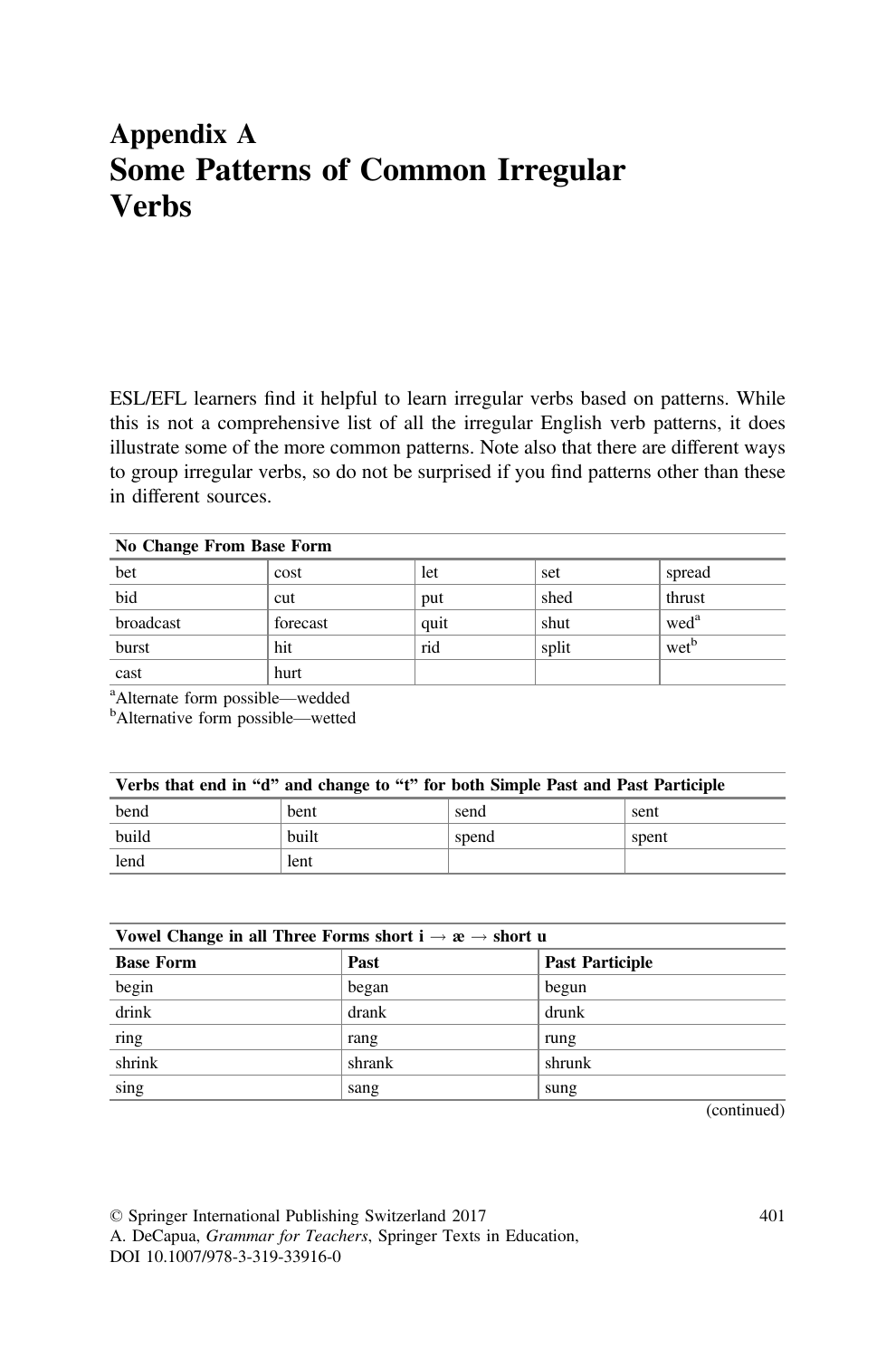| Vowel Change in all Three Forms short $i \rightarrow \mathbf{r} \rightarrow$ short u      |         |       |                        |  |
|-------------------------------------------------------------------------------------------|---------|-------|------------------------|--|
| sink                                                                                      | sank    | sunk  |                        |  |
| spring                                                                                    | sprang  |       | sprung                 |  |
| stink                                                                                     | stank   | stunk |                        |  |
| swim                                                                                      | swam    | swum  |                        |  |
| Same Vowel Change in Simple Past and Past Participle short $i \rightarrow short u$        |         |       |                        |  |
| <b>Base Form</b>                                                                          | Past    |       | <b>Past Participle</b> |  |
| cling                                                                                     | clung   | clung |                        |  |
| dig                                                                                       | dug     | dug   |                        |  |
| fling                                                                                     | flung   | flung |                        |  |
| hang                                                                                      | hung    | hung  |                        |  |
| sling                                                                                     | slung   | slung |                        |  |
| spin                                                                                      | spun    | spun  |                        |  |
| stick                                                                                     | stuck   | stuck |                        |  |
| sting                                                                                     | stung   | stung |                        |  |
| strike                                                                                    | stuck   | stuck |                        |  |
| swing                                                                                     | swung   |       | swung                  |  |
| win                                                                                       | won     | won   |                        |  |
| Same Vowel Change in Past and Present Participle long $i \rightarrow au$                  |         |       |                        |  |
| <b>Base Form</b>                                                                          | Past    |       | <b>Past Participle</b> |  |
| bind                                                                                      | bound   |       | bound                  |  |
| find                                                                                      | found   | found |                        |  |
| grind                                                                                     | ground  |       | ground                 |  |
| wind                                                                                      | wound   |       | wound                  |  |
| Same Vowel Change in Past and Present Participle short $e \rightarrow aw$                 |         |       |                        |  |
| <b>Base Form</b>                                                                          | Past    |       | <b>Past Participle</b> |  |
| bring                                                                                     | brought |       | brought                |  |
| buy                                                                                       | bought  |       | bought                 |  |
| catch                                                                                     | caught  |       | caught                 |  |
| seek                                                                                      | sought  |       | sought                 |  |
| teach                                                                                     | taught  |       | taught                 |  |
| think                                                                                     | thought |       | thought                |  |
| Same Vowel in Past and Present Participle (long $o$ ) Past Participle ends in $n$ or $en$ |         |       |                        |  |
| break                                                                                     | broke   |       | broken                 |  |
| choose                                                                                    | chose   |       | chosen                 |  |
| freeze                                                                                    | fronze  |       | frozen                 |  |
| speak                                                                                     | spoke   |       | spoken                 |  |
| swear                                                                                     | swore   |       | sworn                  |  |
| steal                                                                                     | stole   |       | stolen                 |  |
| tear                                                                                      | tore    |       | torn                   |  |

(continued)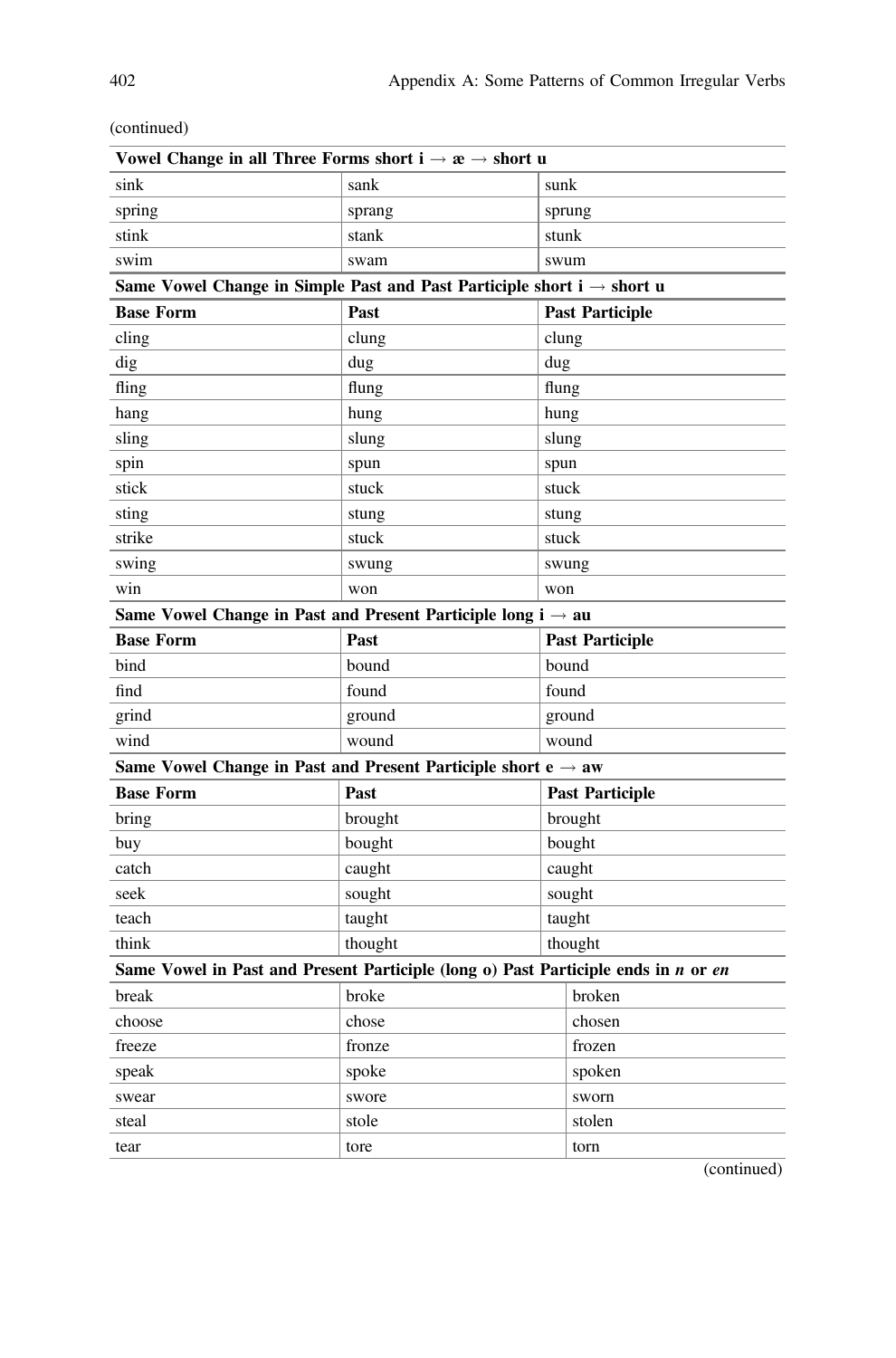| Same Vowel in Past and Present Participle (long o) Past Participle ends in <i>n</i> or <i>en</i> |                   |                      |  |  |
|--------------------------------------------------------------------------------------------------|-------------------|----------------------|--|--|
| wake                                                                                             | woke              | woken                |  |  |
| wear                                                                                             | worn              | worn                 |  |  |
| weave                                                                                            | wove              | woven                |  |  |
| Same Vowel Change in Simple Past and Past Particle long $e \rightarrow short e$                  |                   |                      |  |  |
| <b>Base Form</b>                                                                                 | Past              | <b>Past Particle</b> |  |  |
| bleed                                                                                            | bled              | bled                 |  |  |
| breed                                                                                            | bred              | bred                 |  |  |
| creep                                                                                            | crept             | crept                |  |  |
| deal                                                                                             | dealt             | dealt                |  |  |
| feed                                                                                             | fed               | fed                  |  |  |
| feel                                                                                             | felt              | felt                 |  |  |
| keep                                                                                             | kept              | kept                 |  |  |
| leave                                                                                            | left              | lwft                 |  |  |
| lead                                                                                             | led               | led                  |  |  |
| mean                                                                                             | met               | met                  |  |  |
| meet                                                                                             | met               | met                  |  |  |
| read                                                                                             | read <sup>a</sup> | read                 |  |  |
| sleep                                                                                            | slept             | slept                |  |  |
| speed                                                                                            | sped              | sped                 |  |  |
| sweep                                                                                            | swept             | swept                |  |  |
| weep                                                                                             | wept              | wept                 |  |  |

## (continued)

<sup>a</sup>No spelling change, only pronunciation difference for past and past participle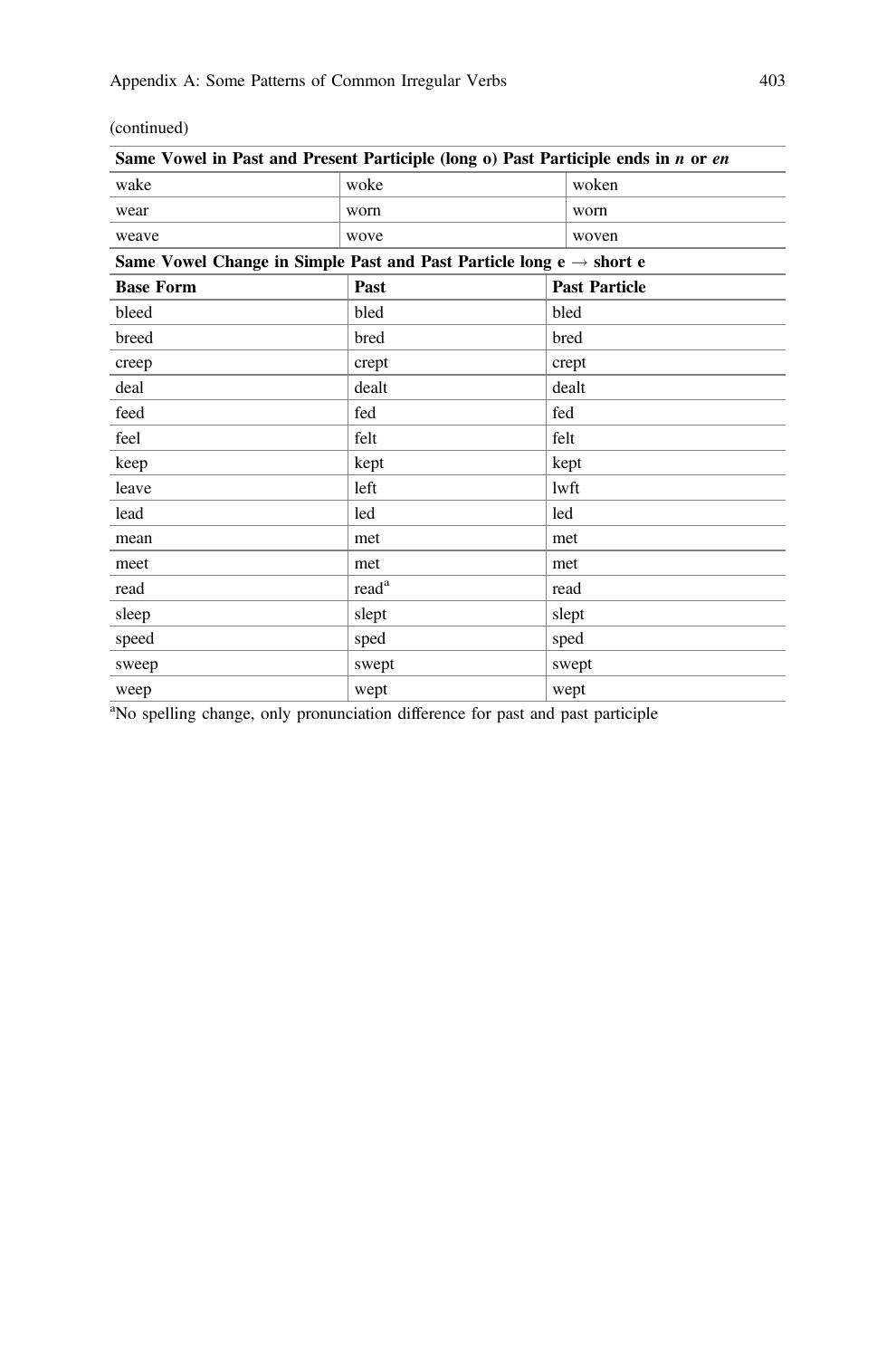# Appendix B The Eight Functions of the Inflectional Morphemes

Although there are eight functions of English inflectional morphemes, there are only five forms.

| morpheme | function                   | attaches to                   | example                                      |
|----------|----------------------------|-------------------------------|----------------------------------------------|
| $-S$     | plural                     | count noun                    | desks, chairs                                |
| $-$ 's   | possessive                 | noun                          | girl's hat, cat's tail                       |
| $-S$     | 3rd person<br>singular     | verb, simple present<br>tense | She drives. He talks. It sleeps.             |
| -ed      | regular past<br>tense      | verb                          | He walked.                                   |
| -ed      | regular past<br>participle | verb                          | She has called. She had called               |
| $-$ ing  | present<br>participle      | verb                          | They are walking. They have been<br>walking. |
| -er      | comparative                | adjective, adverb             | taller, higher<br>faster, longer             |
| $-est$   | superlative                | adjective, adverb             | tallest, fastest<br>fastest, longestt        |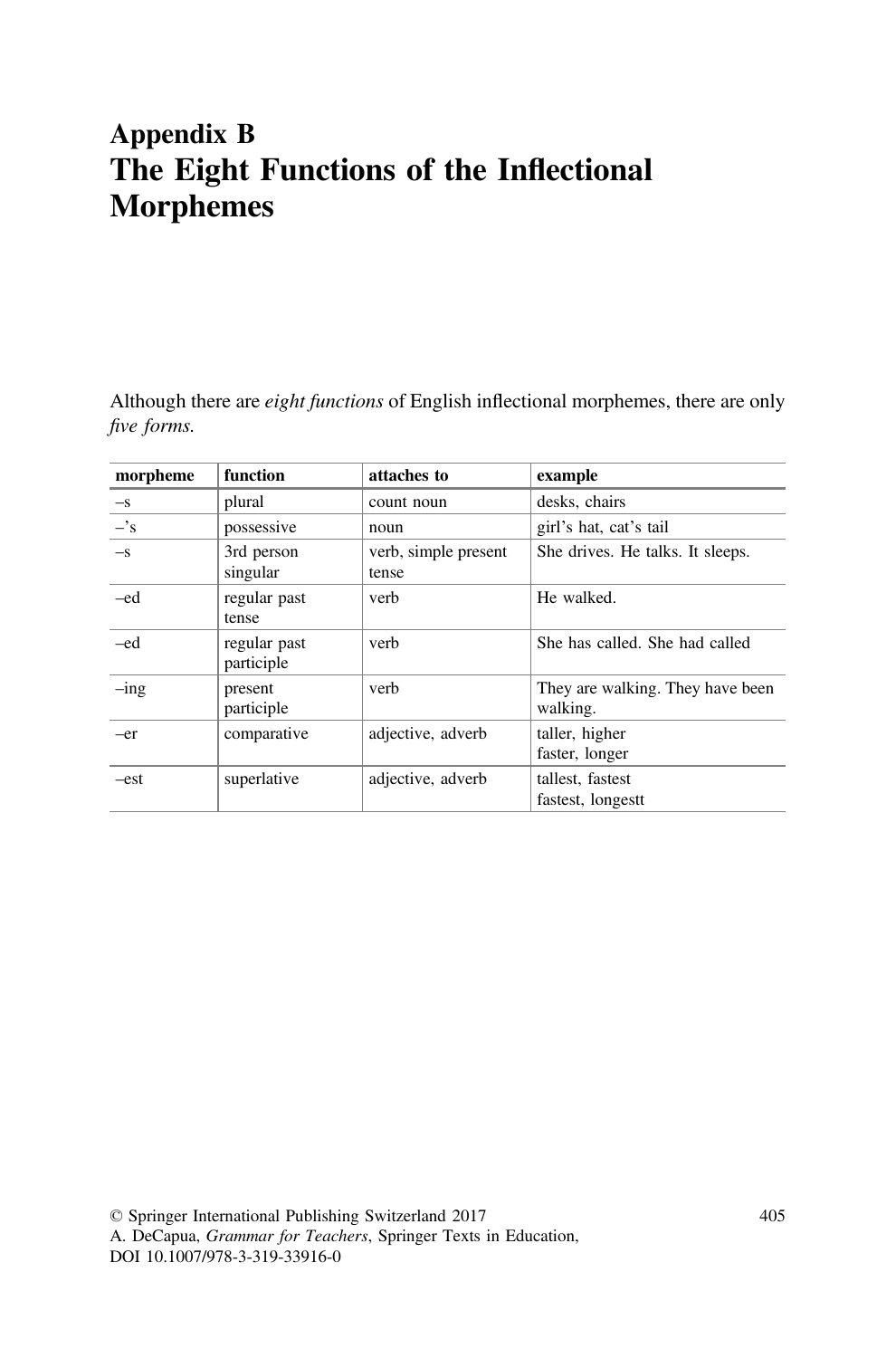# Appendix C Essential Spelling Rules: Inflections

#### Doubling Final Consonants

When a one-syllable word ends in b, d, g, l, m, n, p, r or t, double the final consonant when adding  $-e$ *d*,  $-i$ *ng*,  $-e$ *r*, or  $-e$ *st*:

| rob  | robbed   |         |
|------|----------|---------|
| slip | slipping |         |
| big  | bigger   | biggest |

When an adjective ends in y, change the y to i when adding  $-er$  or  $-est$ :

| silly | $\sim$ 11: $\sim$<br>мпист | 112.84        |
|-------|----------------------------|---------------|
| shak  | ier                        | iect<br>лісэі |

If a word ends in b, d, g, l, m, n, p, r or t, consists of more than one syllable and the final syllable is stressed, double the final consonant when adding  $-e$ d or  $-$ ing:

| prefer | preferred |
|--------|-----------|
| begin  | beginning |
| stop   | stopped   |

If a word ends with a **silent e**, drop the **e** when adding-ing:

| make   | making   |
|--------|----------|
| have   | having   |
| create | creating |

© Springer International Publishing Switzerland 2017 A. DeCapua, Grammar for Teachers, Springer Texts in Education, DOI 10.1007/978-3-319-33916-0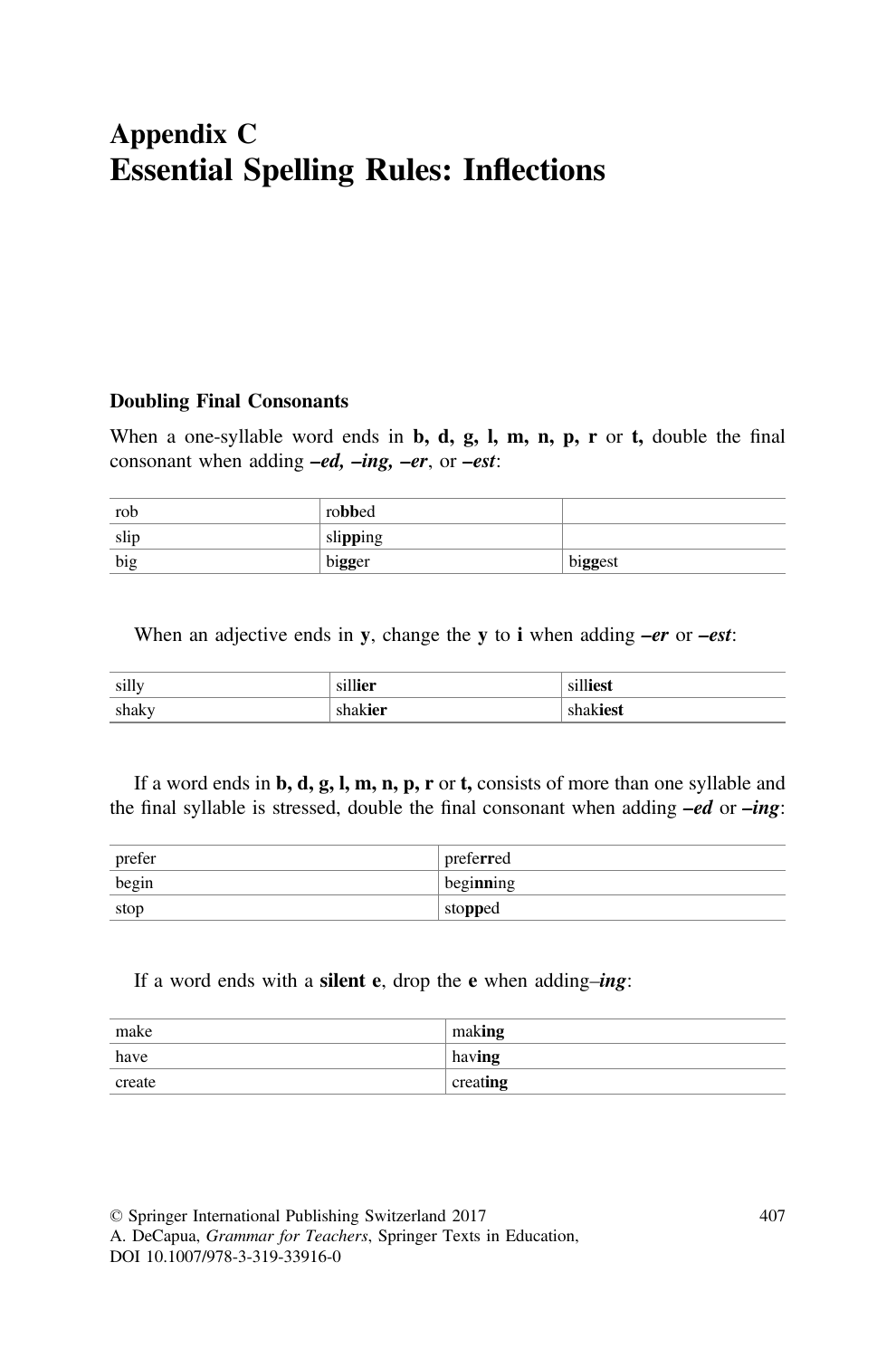## Forming Plurals and 3rd Person Singular Present Tense

If the noun or verb ends in  $s$ ,  $ss$ ,  $sh$ ,  $ch$ ,  $z$ , or  $x$ , add  $-es$ :

| gas    | gases    |
|--------|----------|
| press  | presses  |
| cash   | cashes   |
| church | churches |
| buzz   | buzzes   |
| fax    | faxes    |

## If the noun or verb ends in a **consonant** + y, change the y to i and add  $-es$ :

| lady  | ladies  |
|-------|---------|
| fly   | flies   |
| hurry | hurries |

## If the noun or verb ends in a **vowel sound**, simple add  $-s$ :

| toy     | tovs     |
|---------|----------|
| drama   | dramas   |
| buy     | buys     |
| swallow | swallows |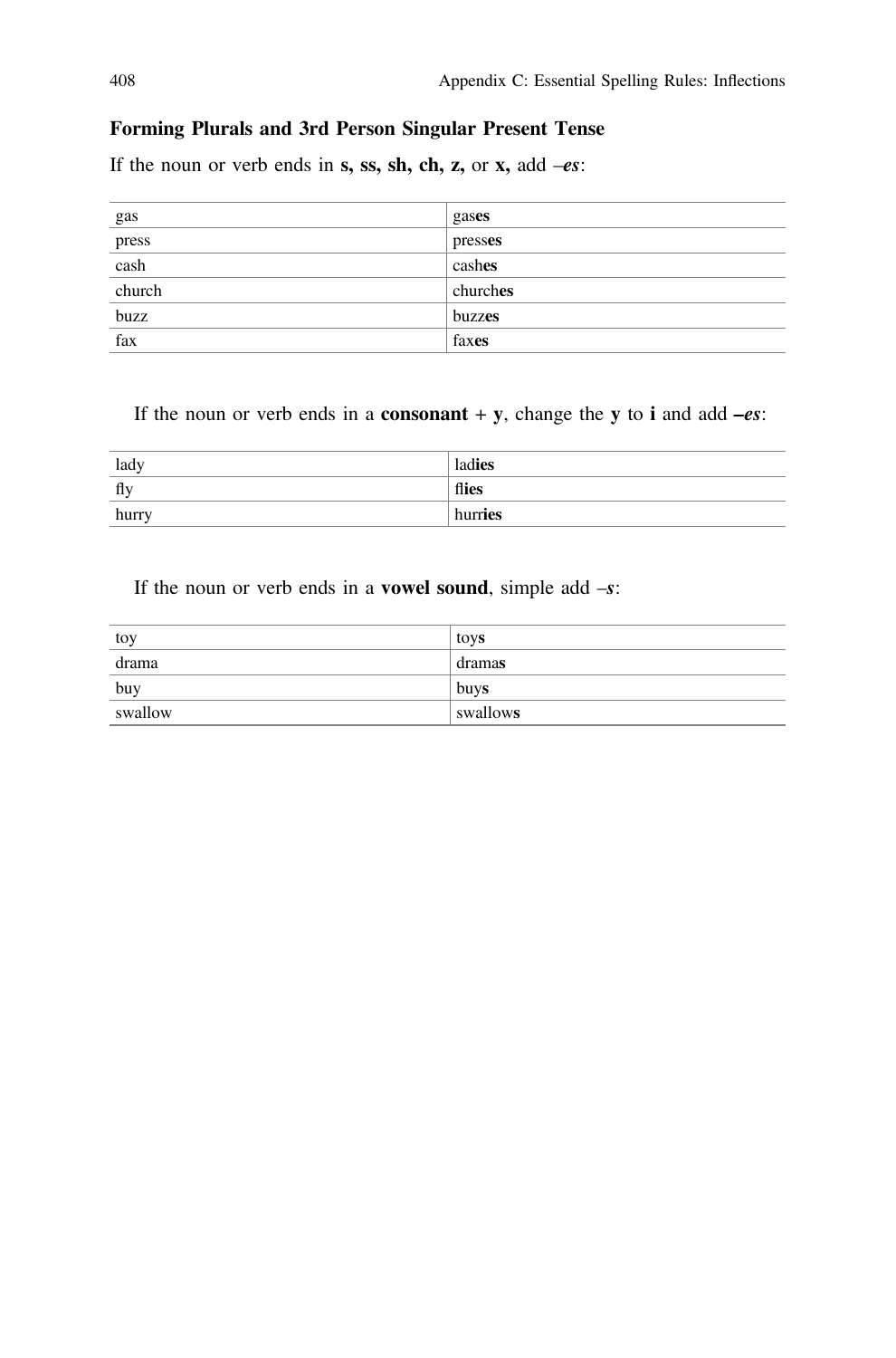## Appendix D The Minor Categories: The Structure Words

Unlike the Major Category words, the number of words in the Minor Categories words is small and relatively fixed in the sense that new words rarely enter.

## **Prepositions**

| <b>Common One-Word Prepositions<sup>a</sup></b> |           |         |             |            |            |
|-------------------------------------------------|-----------|---------|-------------|------------|------------|
| aboard                                          | around    | besides | for         | out        | towards    |
| about                                           | <b>as</b> | hetween | from        | outside    | under      |
| above                                           | at.       | beyond  | near        | over       | underneath |
| across                                          | atop      | by      | of          | through    | unlike     |
| after                                           | before    | despite | $\alpha$ ff | throughout | up         |
| against                                         | behind    | down    | on          | till       | with       |
| along                                           | below     | during  | onto        | to         | within     |
| amidst                                          | beneath   | except  | opposite    | toward     | without    |
| among                                           | beside    |         |             |            |            |

<sup>a</sup>Some prepositions also have other function, e.g. *along* can function as an adverb. Likewise, there are other words than can function as prepositions, although they more commonly function as something else, e.g. *but* most commonly functions as a conjunction and can also function as a preposition in certain sentence constructions

| <b>Common Two-Word Prepositions</b> |            |            |            |               |  |  |
|-------------------------------------|------------|------------|------------|---------------|--|--|
| according to                        | because of | except for | instead of | prior to      |  |  |
| ahead of                            | close to   | far from   | next to    | subsequent to |  |  |
| along with                          | due to     | inside of  | out of     | up to         |  |  |
| aside from                          |            |            |            |               |  |  |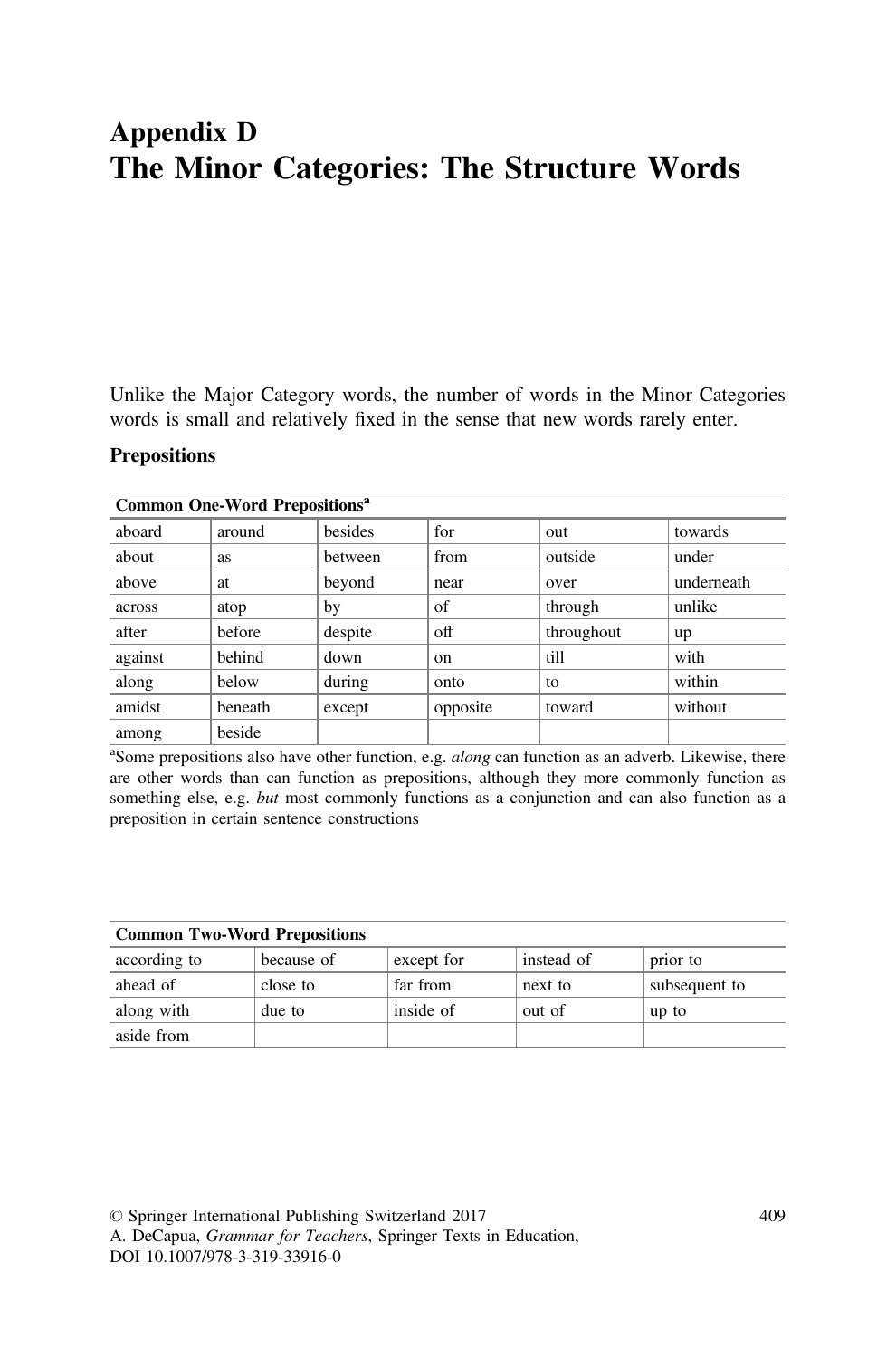## <span id="page-7-0"></span>Determiners

| the, $a$ /an                                                 | articles                 |
|--------------------------------------------------------------|--------------------------|
| my, your, his, her, its, our, their                          | possessive adjectives    |
| this, that, these, those                                     | demonstrative adjectives |
| some, much, many, few, a few, little, a little, a lot of, no | quantifiers              |
| one, two three, fifteen, one hundred                         | ordinal numbers          |
| first, second, twentieth                                     | cardinal numbers         |

## Conjunctions

| and | tor | but | not | or | <sub>SO</sub> | $\cdots$<br>ັ |
|-----|-----|-----|-----|----|---------------|---------------|
|     |     |     |     |    |               |               |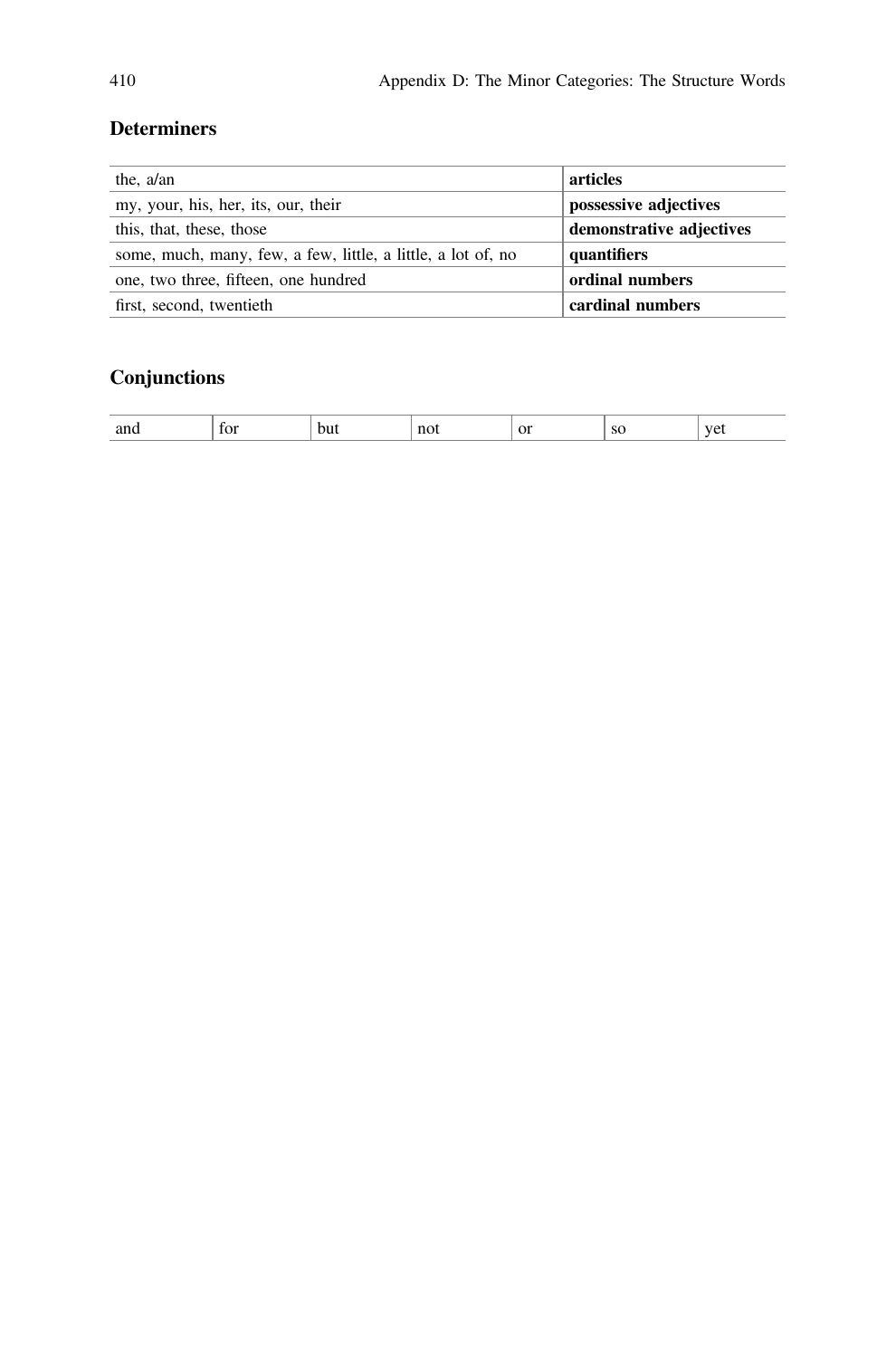# Appendix E Gerunds After Verbs

| Common Verbs Followed by a Gerund |  |  |  |  |
|-----------------------------------|--|--|--|--|
|-----------------------------------|--|--|--|--|

| acknowledge | defer   | enjoy             | miss      | resent   |
|-------------|---------|-------------------|-----------|----------|
| admit       | delay   | escape            | postpone  | resist   |
| anticipate  | deplore | finish            | quit      | resume   |
| appreciate  | deny    | imagine           | recall    | risk     |
| avoid       | detest  | keep <sup>a</sup> | recommend | suggest  |
| consider    | discuss | mention           | recollect | stop     |
| complete    | endure  | mind              | regret    | tolerate |
| defend      |         |                   |           |          |

<sup>a</sup>In the sense of *continue* 

| Common Verbs Followed by a Gerund or an Infinitive |         |          |          |           |  |
|----------------------------------------------------|---------|----------|----------|-----------|--|
| attempt                                            | deserve | hesitate | neglect  | start     |  |
| begin                                              | dread   | intend   | prefer   | stop      |  |
| cease                                              | hate    | like     | remember | trv       |  |
| continue                                           | forget  | love     | propose  | undertake |  |

| Sensory and Perception Verbs Followed by an Object + Gerund |             |               |          |                  |  |
|-------------------------------------------------------------|-------------|---------------|----------|------------------|--|
| verb                                                        |             | object        | gerund   | complement       |  |
| feel                                                        | We felt     | the waves     | crashing | into the pier.   |  |
| see                                                         | We saw      | the seagulls  | flying   | over us.         |  |
| smell                                                       | We smelled  | the fishermen | gutting  | the fish.        |  |
| notice                                                      | We noticed  | tourists      | coming   | by bus.          |  |
| observe                                                     | We observed | them          | taking   | photos.          |  |
| watch                                                       | We watched  | the boats     | sailing  | in the distance. |  |

© Springer International Publishing Switzerland 2017 A. DeCapua, Grammar for Teachers, Springer Texts in Education, DOI 10.1007/978-3-319-33916-0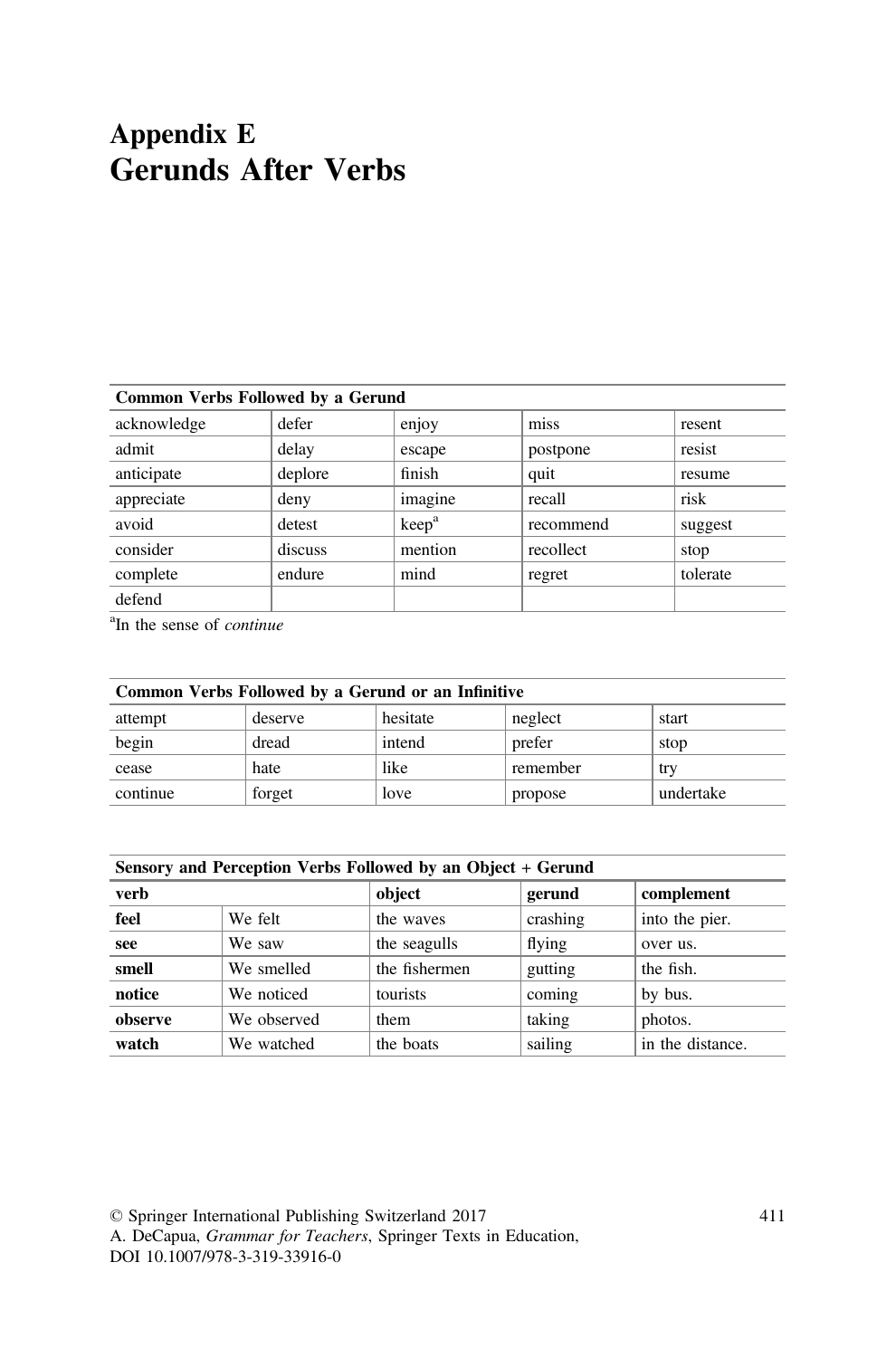| Common Expressions Followed by a Gerund |                |                      |                   |  |  |
|-----------------------------------------|----------------|----------------------|-------------------|--|--|
| be used to                              | can't help     | look(ing) forward to | have a good time  |  |  |
| get used to                             | It's no use    | have a hard time     | have fun          |  |  |
| What about                              | It's no good   | have difficulty      | have a/no problem |  |  |
| How about                               | It's not worth |                      |                   |  |  |

Common Expressions Followed by a Gerund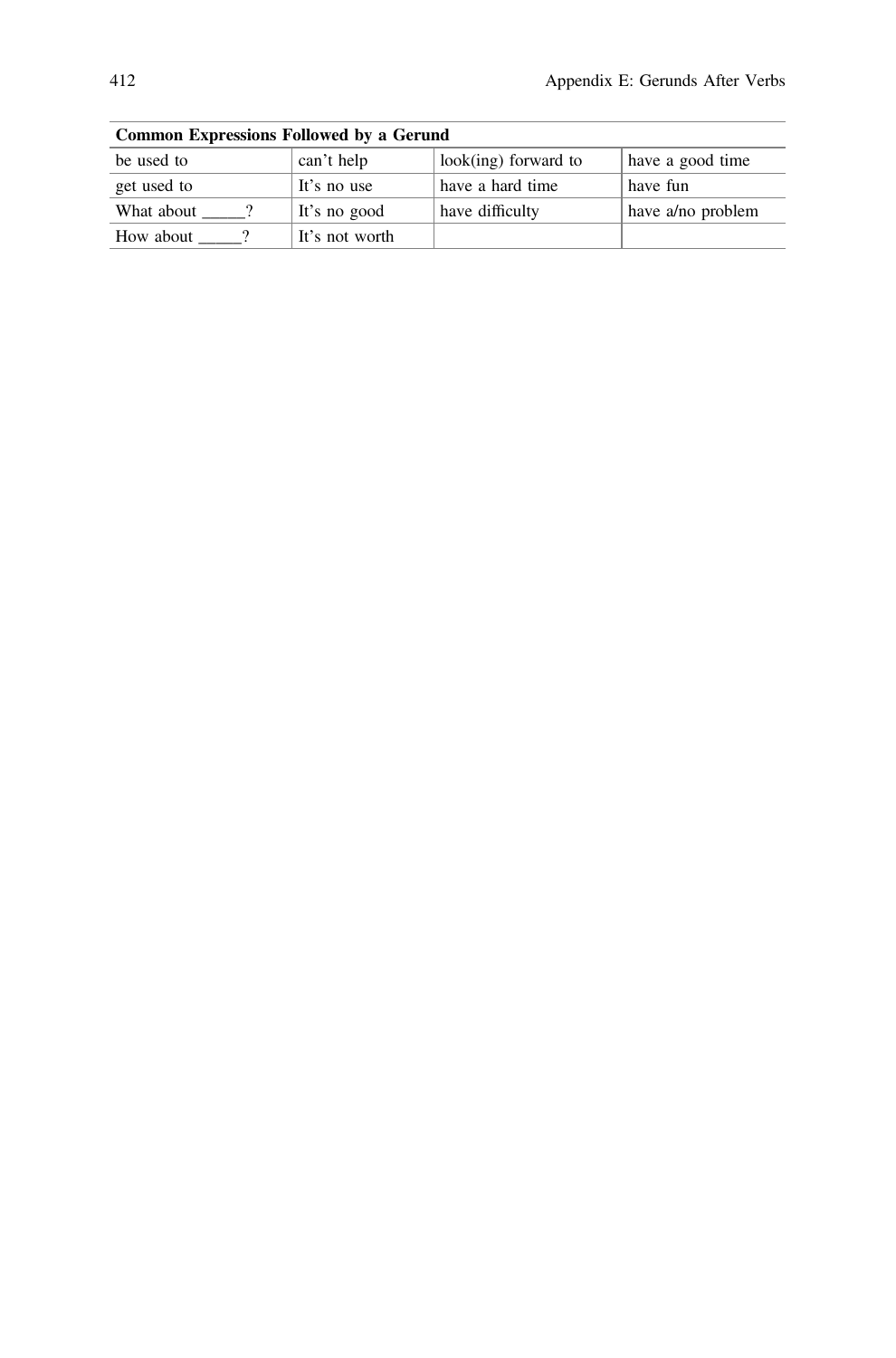# Appendix F Wh-question Words

| Who             | what or which person or people |
|-----------------|--------------------------------|
| Whom            | person, object, formal         |
| What            | asking for information         |
| When            | time                           |
| Where           | place                          |
| Why             | reason                         |
| Which           | asking about choice            |
| Whose           | possession                     |
| How             | manner                         |
| How much/many   | quantity                       |
| <b>How come</b> | informal meaning "why"         |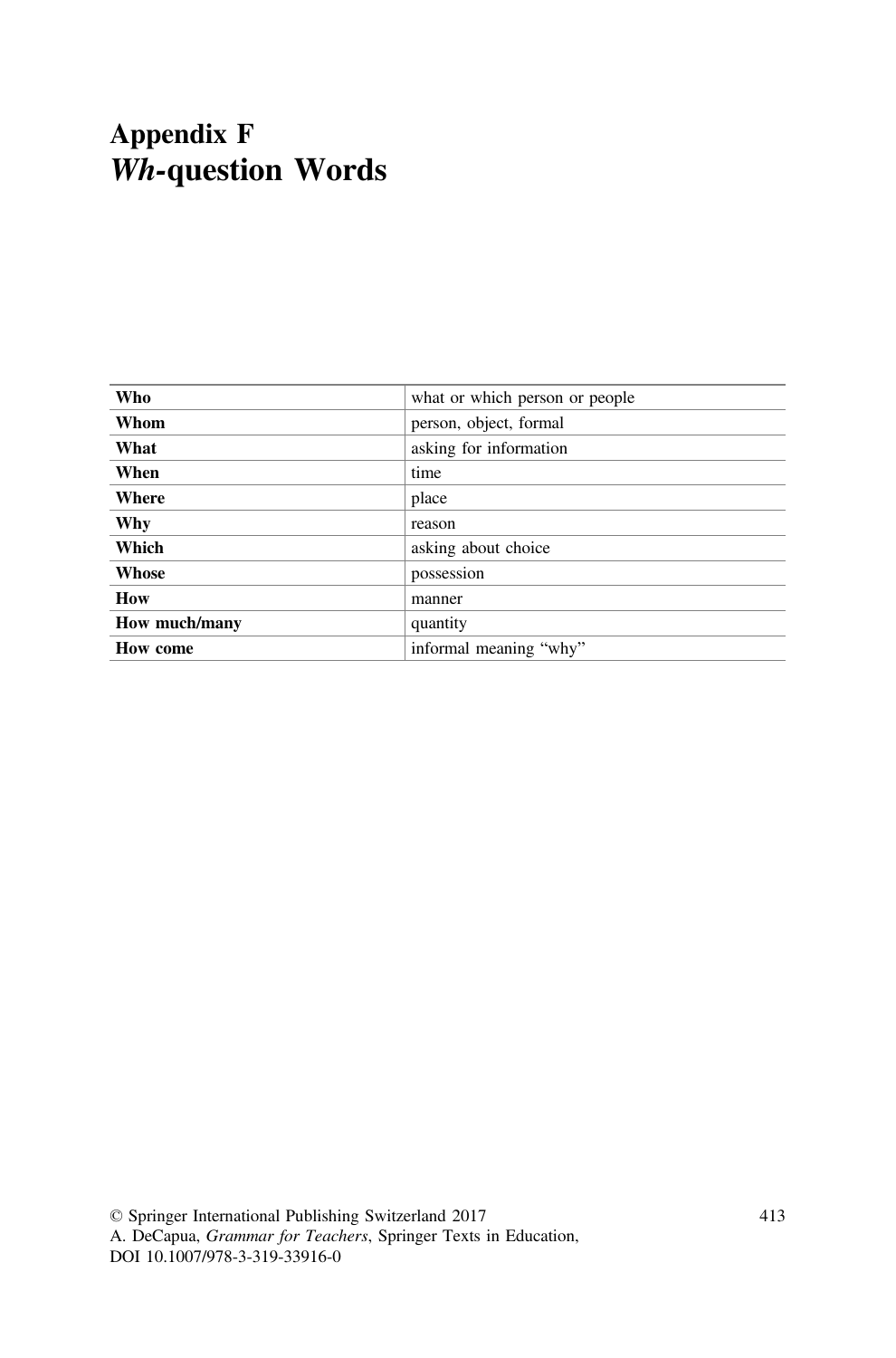# Appendix G Common Adverbial Subordinators

| subordinator                                               | meaning   |
|------------------------------------------------------------|-----------|
| if, unless                                                 | condition |
| although, even though, though, while, whereas              | contrast  |
| as if, like                                                | matter    |
| where, wherever                                            | place     |
| because, since                                             | reason    |
| so, so that                                                | result    |
| after, as, before, since, until (till), when (ever), while | time      |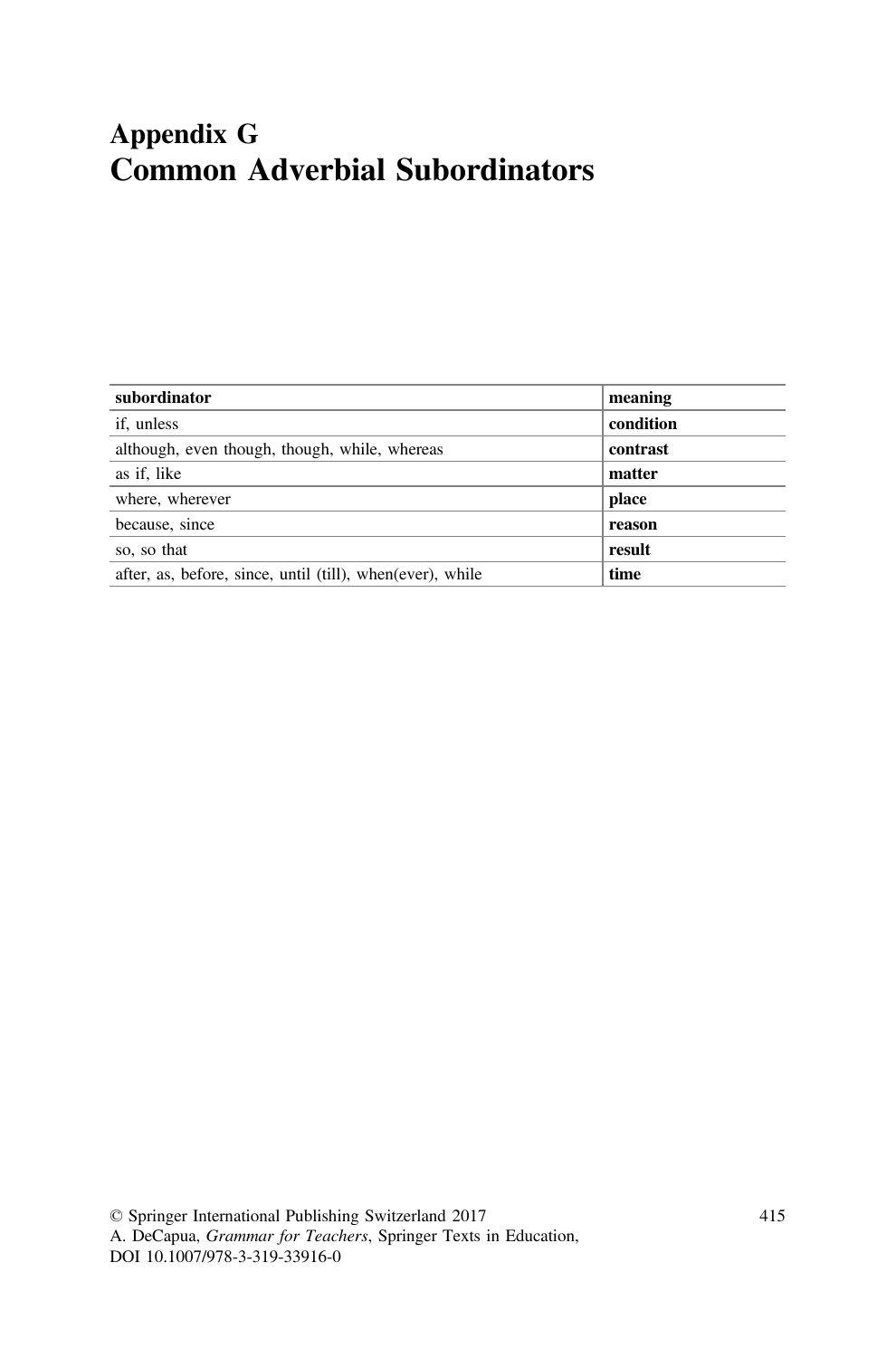# Appendix H Summary of Major Learner Difficulties

This is a general summary of ESL/EFL learner difficulties with a few examples. More extensive information and examples are in each chapter.

| • Correct use of inflections (5 forms, 8<br>functions)         |                                         | Chapter 3,<br>4, 5 and 6 |
|----------------------------------------------------------------|-----------------------------------------|--------------------------|
|                                                                |                                         |                          |
| plural $-s$ ,                                                  | books<br>Jane's                         |                          |
| possessive's                                                   |                                         |                          |
| present tense 3rd person singular $-s$                         | he, she it walks                        |                          |
| past tense $-ed$ .                                             | walked                                  |                          |
| past participle $-ed$                                          | walked (as in I have walked)            |                          |
| present participle $-$ <i>ing</i>                              | walking<br>smaller                      |                          |
| comparative $-er$                                              | smallest                                |                          |
| superlative $-est$                                             |                                         |                          |
| • Distinguishing between count, non-count,                     | a cat some cats some advice             | Chapter 3                |
| and crossover nouns, and the use of                            | many cats much advice                   |                          |
| appropriate accompanying modifiers,                            | few cats little advice                  |                          |
| such as much, many, some, a/n, the, little,                    | fewer students less time                |                          |
| few, less                                                      |                                         |                          |
| • Choosing the correct pronoun for the                         |                                         | Chapter 3                |
| noun to which it is referring/replacing.                       |                                         |                          |
| • Placing adjectives in the correct position                   | She bought a big beautiful wooden box.  | Chapter 4                |
| and in the correct order                                       |                                         |                          |
| • Remembering to include all parts of the                      | 1 auxiliary + participle                | Chapters 5               |
| verb phrase when there is more than one                        | is walking, has walked                  | and $6$                  |
| element.                                                       | 2 auxiliaries + participle              |                          |
| • Putting the parts of the verb phrase in the<br>correct form. | will be walking, has been walking       |                          |
|                                                                | 3 auxiliaries + participle              |                          |
|                                                                | will have been walking, has been walked |                          |
|                                                                | (as in the dogs have been walked)       |                          |
| $\bullet$ Inserting the <i>do</i> auxiliary for questions      | Does Pam walk home?                     | Chapters                 |
| and the negative in simple present and                         | Pam does not walk home.                 | 5, 6, 7 and              |
| simple past.                                                   |                                         | 8                        |
| • Remembering the correct forms of do and                      | Did you walk home?                      |                          |
| the main verb.                                                 | We did not walk home.                   |                          |
|                                                                |                                         | (1)                      |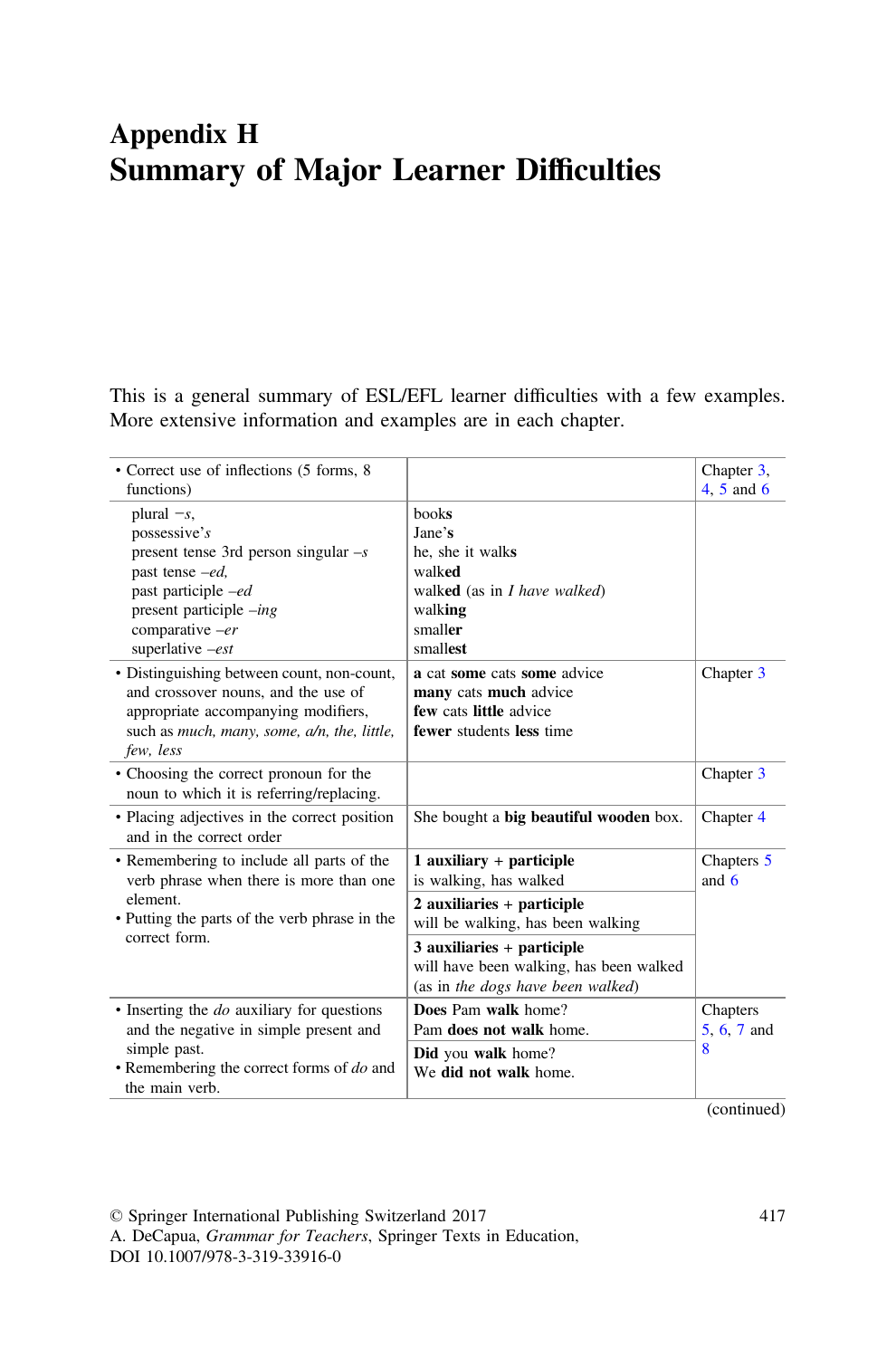| • Distinguishing between transitive and<br>intransitive verbs<br>• Placing direct and indirect noun phrases,<br>and pronouns correctly after transitive<br>verbs.                                                                | intransitive<br>I walked around the block.<br>I slept.<br>transitive<br>I called my friends.<br>I called them.<br>I hit the ball to Mary.<br>I hit it to her.                                                                                                       | Chapter 5    |
|----------------------------------------------------------------------------------------------------------------------------------------------------------------------------------------------------------------------------------|---------------------------------------------------------------------------------------------------------------------------------------------------------------------------------------------------------------------------------------------------------------------|--------------|
| • Differentiating between verbs followed<br>only by gerunds or by only by infinitives                                                                                                                                            | I enjoy walking.<br>I want to walk.                                                                                                                                                                                                                                 | Chapter<br>5 |
| • Understanding phrasal verbs<br>• Being able to use the different patterns for<br>the different types of phrasal verbs,<br>especially transitive separable phrasal<br>verbs with objects in pronoun form.                       | Kari turned in her homework.<br>Kari turned her homework in.<br>Kari turned it in.                                                                                                                                                                                  | Chapter 5    |
| • Remembering the different forms of the<br>verbs and auxiliaries in the different<br>tenses.<br>• Mastering the different time references of<br>the different tenses, especially the present<br>perfect versus the simple past. |                                                                                                                                                                                                                                                                     | Chapter 6    |
| • Comprehending and using the modal<br>auxiliary verbs and related structures,<br>which often convey subtle nuances of<br>meaning.<br>• Understanding the differences in time<br>references and meaning change                   | logical deduction<br>I don't have my textbook. It must be at<br>home. I must have left it on the desk.<br>necessity<br>Everyone must pay income tax. Mr.<br>Jones had to pay a fine last year because<br>they missed the filing deadline.                           | Chapter 7    |
| • Word order in wh- questions, especially<br>when the <i>do</i> auxiliary must be inserted.                                                                                                                                      | Who lives in this house?<br>Who(m) did you call?<br>What was her name?<br>What does she do?<br>How much does this cost?<br>How many cars have they owned?<br>Where are you going?<br>Where did she go?<br>When will they come?<br>Why hasn't he answered his phone? | Chapter 8    |
| • Understanding the meaning and use of<br>transition words and phrases such as thus,<br>consequently, therefore, in spite of,<br>moreover                                                                                        |                                                                                                                                                                                                                                                                     | Chapter 9    |
| • Understanding the meaning and use of the<br>different subordinators in adverbial<br>clauses                                                                                                                                    |                                                                                                                                                                                                                                                                     | Chapter 9    |
| • Mastering the use and placement of<br>relative pronouns and relative clauses                                                                                                                                                   | I e-mailed the woman who called me.<br>They sold the house that they had<br>renovated.                                                                                                                                                                              | Chapter 10   |
|                                                                                                                                                                                                                                  |                                                                                                                                                                                                                                                                     |              |

<span id="page-13-0"></span>(continued)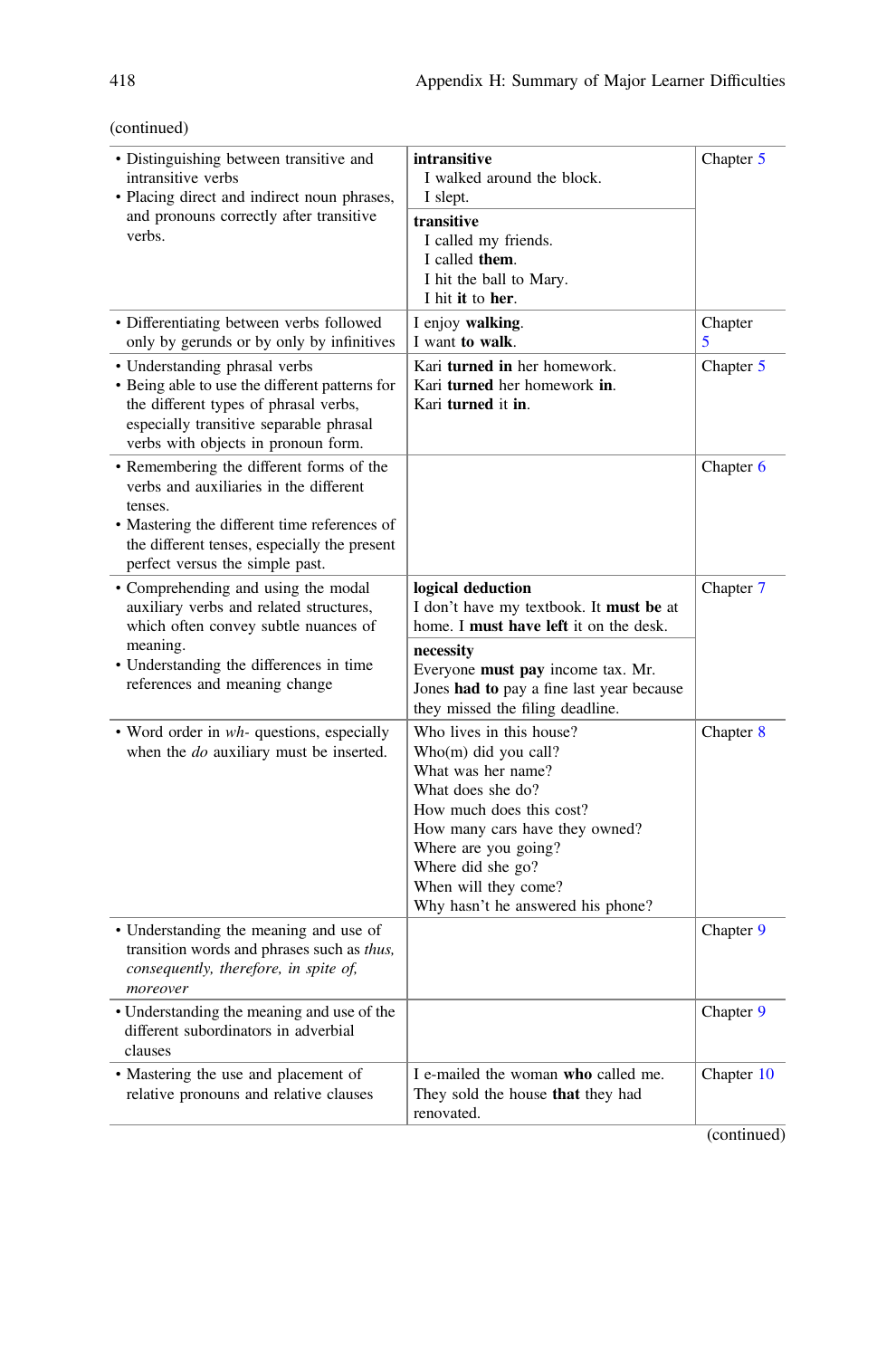| • Differentiating between essential and                | essential                                       | Chapter 10 |
|--------------------------------------------------------|-------------------------------------------------|------------|
| nonessential relative clauses                          | We lost the pictures <b>that</b> we took of our |            |
| • Understanding when the relative pronoun              | Florida vacation.                               |            |
| can be omitted.                                        | We lost the pictures we took of our             |            |
|                                                        | Florida vacation.                               |            |
|                                                        | nonessential                                    |            |
|                                                        | Florida, which is a peninsula, has many         |            |
|                                                        | beaches.                                        |            |
|                                                        | The nurse, who is wearing street clothes,       |            |
|                                                        | has finished her shift.                         |            |
| • Word order in embedded <i>yes/no</i> and <i>wh</i> - | Gerry asked <b>if</b> we were leaving.          | Chapter 11 |
| questions in noun clauses                              | Gerry asked when we were leaving.               |            |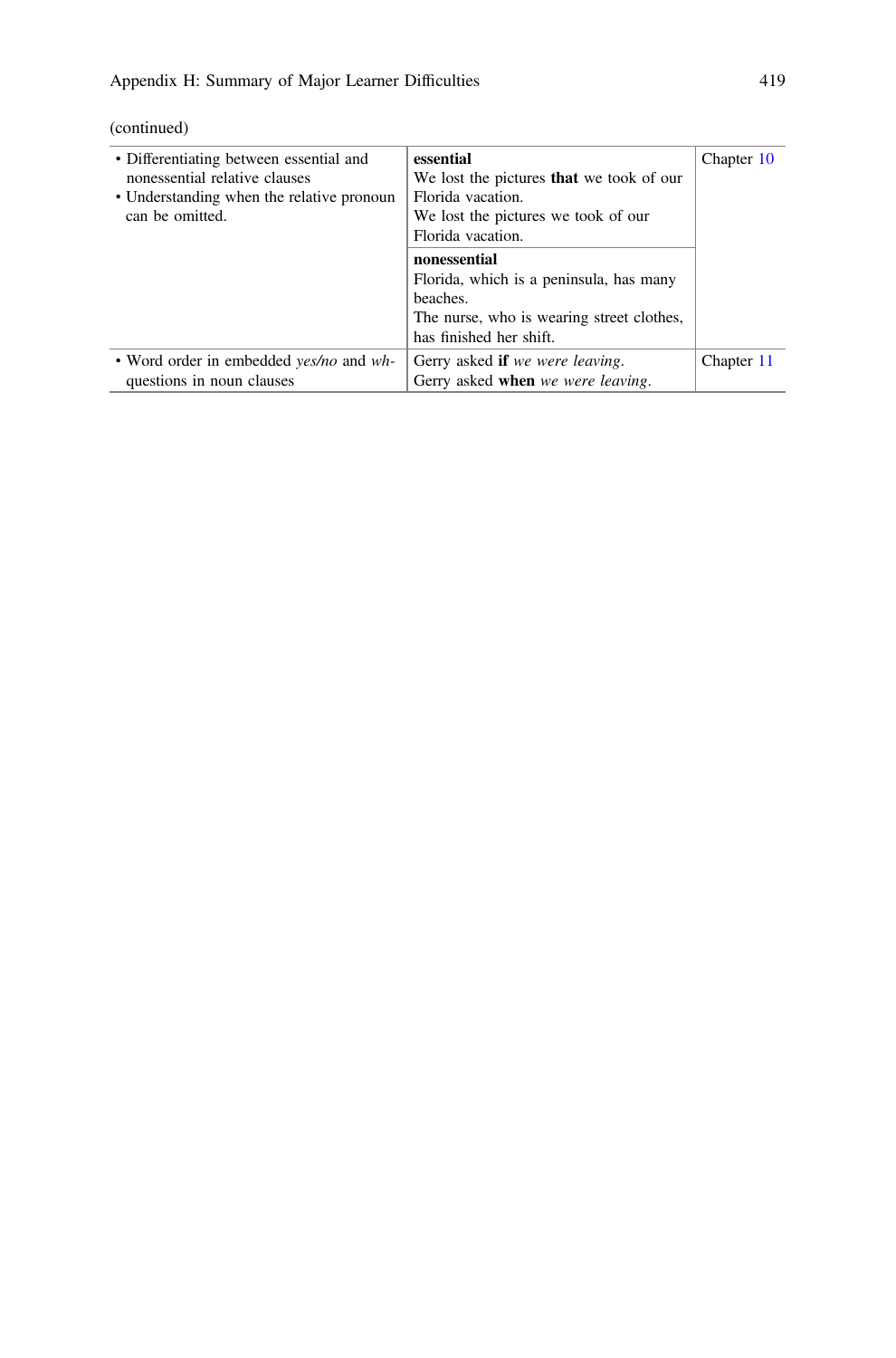## **Glossary**

- abstract noun A noun that denotes an abstract or intangible concept, such as happiness or anger.
- active (voice) In an active sentence, the person or thing that is performing or causing the action is the subject of the verb and in which there is an object that receives the action. For example, in the sentence, *The boy hit the ball*, *The boy* performs the action hit and the ball receives the action.
- adjective A word that describes or modifies the meaning of a noun, such as *sad* or large. An adjective provides lexical or semantic meaning. It is one of the major word class categories.
- adjective phrase A phrase with an adjective.
- adjective clause Another term for relative clause used in this book. Because a relative clause modifies a noun or noun phrase, it functions as an adjective and therefore also known as an adjective clause.
- adverb A word that describes or modifies a verb, an adjective, another adverb, a phrase, or a sentence, such as quickly or here. An adverb provides lexical or semantic meaning. It is one of the major word class categories.
- adverb phrase A phrase with an adverb.
- affirmative sentence A sentence that does not have a negative verb; often referred to as a positive sentence.
- affix A term including both suffixes and prefixes.
- agreement The subject and verb must agree in number. If the subject is singular, the verb form must also be singular. Jane likes books. If the subject is plural, the verb must also be plural: The girls like books.
- article The words  $a/an$ , and the. They signal nouns and are members of one of the minor structure word categories.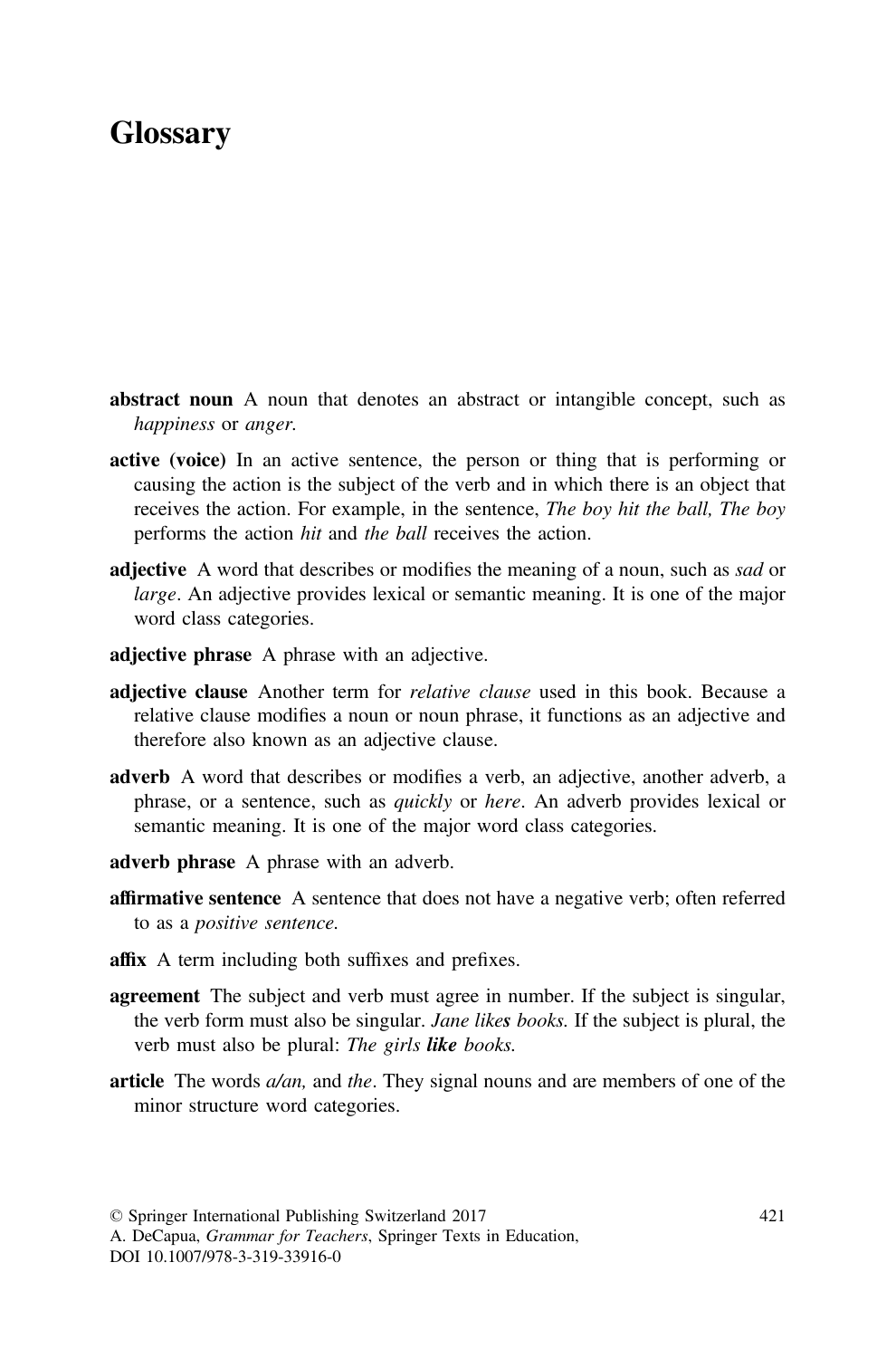- <span id="page-16-0"></span>aspect Refers to a choice in the verb phrase expressing time meanings that are related to the duration, repetition, or completion of the action or state of the verb, e.g., am writing vs. have written.
- attitude adverb An adverb that conveys an evaluation or judgment of what is said, e.g., frankly, surprisingly.
- **auxiliary verb** A verb that "helps" and or "supports" a main verb, such as *have*, be, do.
- base verb The simple form of a verb to which inflections can be attached, e.g., walk  $\rightarrow$  walks.
- bound morpheme A morpheme that must be attached to another morpheme. It cannot stand alone. For example,  $un-$  as in  $unhappy$  or the plural  $-s$  as in boys.
- causative verb A verb that indicates a thing or person causes or brings about another thing or person to do something or a new state of affairs.
- closed word class Function or structure words to which new words are very rarely added, e.g., prepositions or pronouns. A closed word class is a minor structure word class category.
- collective noun A noun that refers to a group, e.g., committee, team, government.
- comparative A form of an adjective or adverb that is used to describe differences between two persons, things, or situations. Adjectives or adverbs consisting of one syllable or ending in  $-ly$  generally add  $-er$ . Adjectives or adverbs consisting of two or more syllables generally use more.
- complement Anything that comes after the main verb or verb phrase to complete a sentence. See also subject complement.
- complementizer Used in this text to refer to that when it introduces a noun clause.
- complex sentences A sentence that has a main clause and one or more subordinate clauses.
- compound sentence A sentence that has two or more main clauses but no subordinate clause. The main clauses are conjoined by coordinators, such as *and, or,* and but.
- conditional A sentence that refers to something real or unreal, and that generally has an if clause and a clause with *would*, *could*, or *might*.
- conjunction A word that connects clauses. There are two types of conjunctions: coordinators and subordinators.
- conjunctive adverb A transition word that connects two ideas between two main clauses, e.g., therefore, however.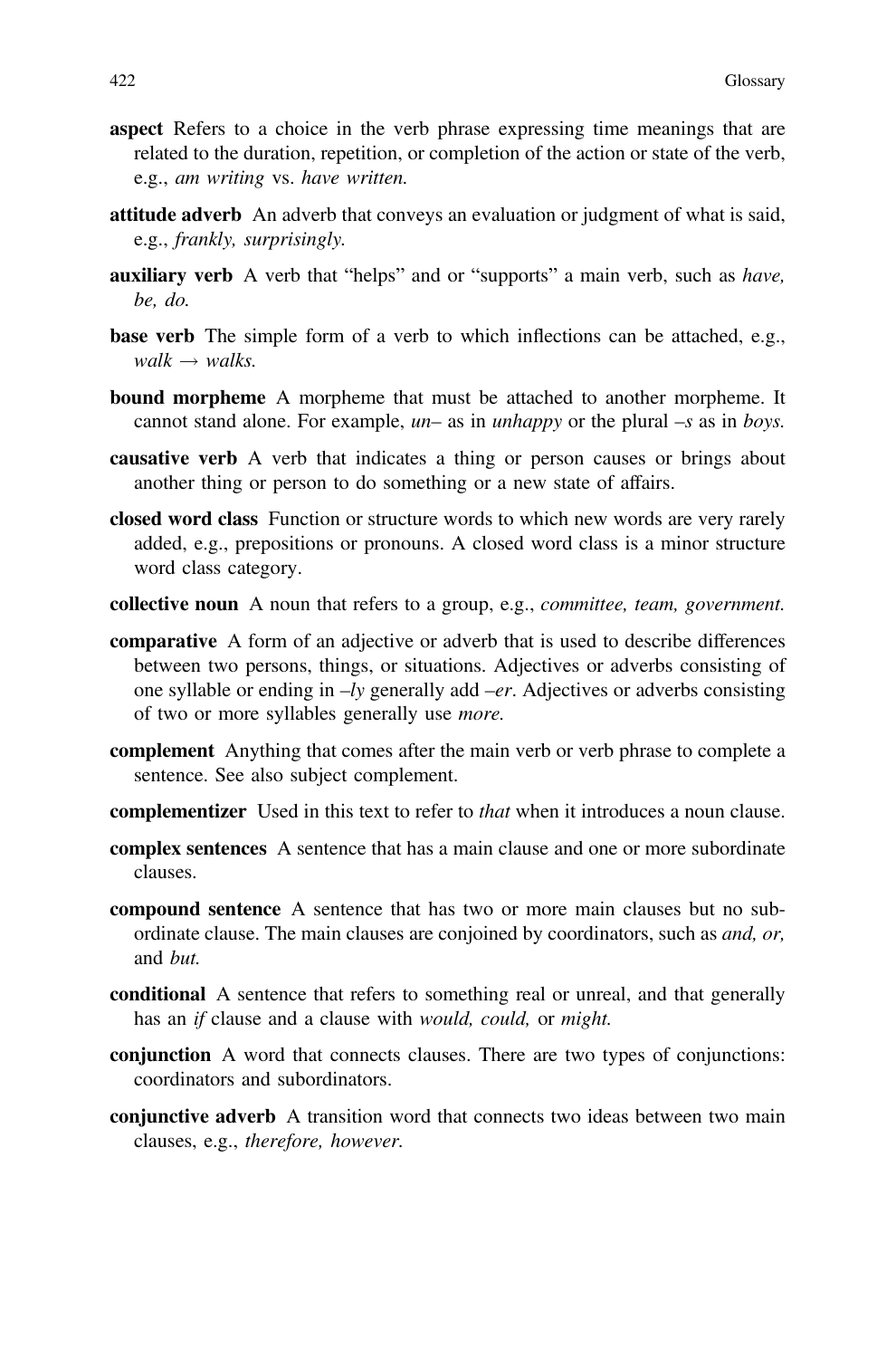- <span id="page-17-0"></span>constituent The basic unit of a sentence, including noun, adjective, adverb, prepositional, and verb phrases. Sentence constituents are combined in meaningful ways to form sentences.
- coordinator A type of conjunction that connects two or more main clauses, phrases, or words: and, but, or, for, and yet.
- count noun A noun that can be counted, e.g., pencil, book, job.
- crossover noun A noun that has both a count meaning and a non-count meaning, e.g., They have nice *hair* (non-count); I found a *hair* in my soup (count). Generally, the two meanings are related, although not always.
- definite article The word *the*. It is used when speakers want to refer to something that is known to the speaker and the hearer
- degree adverb An adverb that increases or decreases the effect or intensity of that which it is modifying.
- demonstrative this, these, that, those. A demonstrative indicates whether something is near or far in relation to the speaker. There are two types of demonstratives: demonstrative adjectives and demonstrative pronouns. Demonstrative adjectives occur before a noun, e.g., this book. Demonstrative pronouns occur without a noun, e.g., I want this.
- dependent clause A subordinate clause; a clause that cannot stand alone, but that must occur with a main clause and that is introduced by a subordinator.
- derivational morphology The process of creating new words by adding affixes to a stem, e.g., sad  $\rightarrow$  sadness or happy  $\rightarrow$  unhappy.
- descriptive grammar An approach to grammar that focuses on describing or examining how people use language. This is the linguists' approach to grammar.
- determiner A structure word that occurs before a noun and specifies or limits it in some way, e.g., the, those, some.
- direct object Something that receives the action of the verb, usually a noun, pronoun, or noun phrase, but can also be a clause.
- direct speech Quoted speech; the exact words someone has said or written.
- "do" support Refers to the function of the  $d\sigma$  auxiliary in questions and negatives in simple present and simple past.
- di-transitive verb A verb that takes both a direct and indirect object, e.g., *Lacie hit* the ball to Larry.
- downtowner An adverb that lessens the meaning or intensity of an adjective or another adverb, e.g., slightly nervous.
- dummy it When "It" is used as the subject but has no semantic meaning, e.g., It is cold.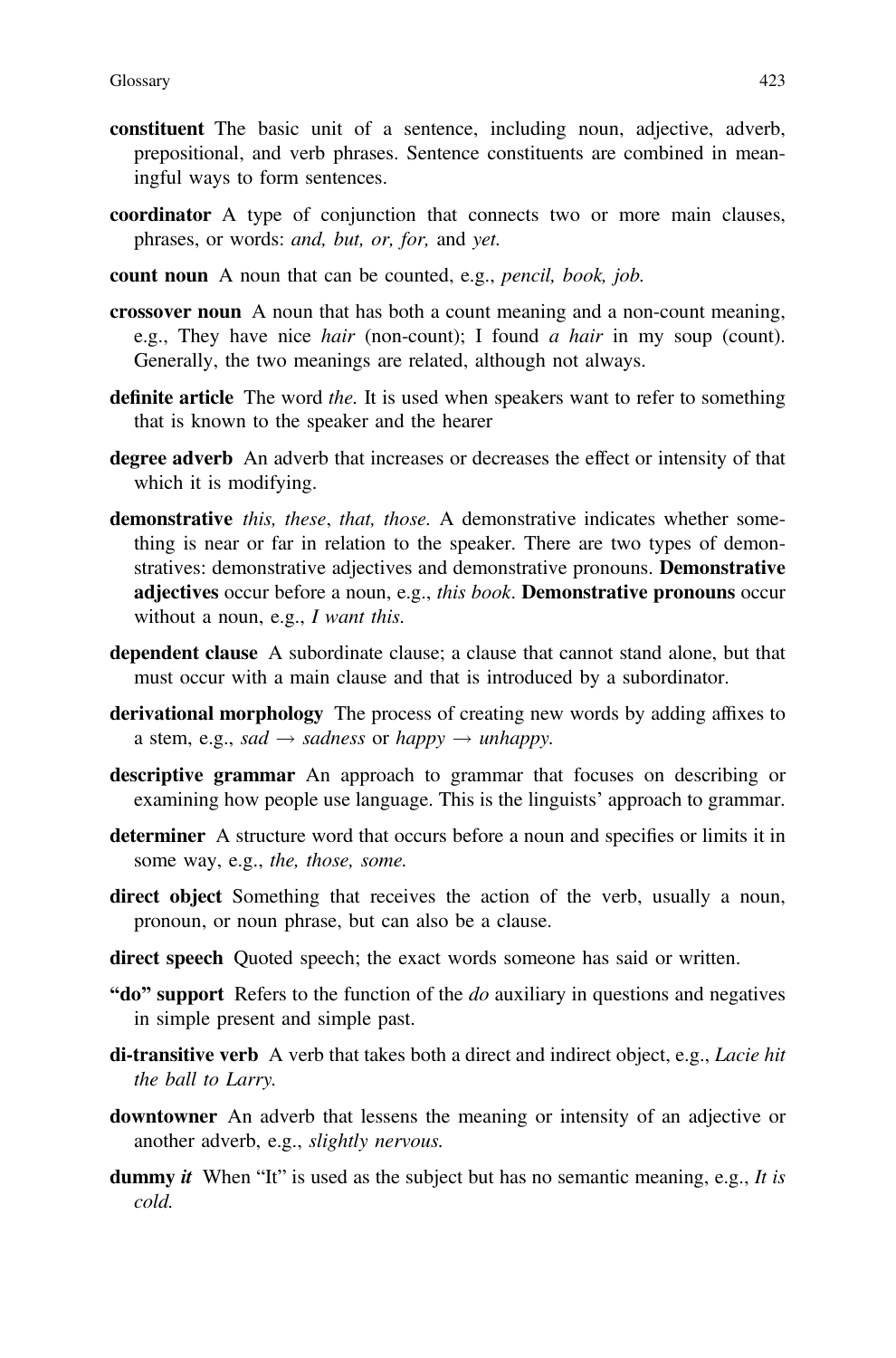- <span id="page-18-0"></span>essential relative clause A relative clause that is necessary to the meaning of the sentence.
- expression of quantity A word or words that occur before a noun to indicate an amount or quantity, e.g., a slice of, a pound of, a lot of, some.
- filler verb A verb that has no semantic meaning, but is necessary for grammatical reasons, e.g., "do" support.
- focus adverb An adverb that draws attention to that which it is modifying, e.g., frankly.
- form The construction of a particular word. In English, form is no guarantee of function.
- free morpheme A morpheme that does not need to be attached or bound to another morpheme.
- **frequency adverb** An adverb that tells us *how often* an action occurs, e.g., *always*, sometimes, never.
- function The role of a word, phrase, or clause. In English, form is no guarantee of function.
- function word Structure word; a word that expresses a grammatical relationship but has no semantic meaning, e.g., the, to, and from.
- **future** Time that is yet to come. Usually expressed in English by will or be going to.
- **gradable adjective** An adjective that can be compared using  $-er$  or  $-est$  or more/most.
- **gerund** –*ing* form of a verb that functions as a noun.
- gerund phrase A phrase with a gerund.
- idiom A fixed or set expression that cannot be determined from the individual parts, e.g., eat crow, kick the bucket.
- if clause A subordinate clause that begins with  $if$  and that express a real or unreal situation. See conditional.
- imperative A command. The base or simple form of the verb at the beginning of a sentence telling someone to do something, e.g., Eat your vegetables.
- **indefinite article** The word  $a$  or  $an$ . It is used when speakers want to refer to something indefinite or undefined meaning, e.g., an apple, a cock and bull story.
- independent clause A main clause. A clause that can stand alone and does not need to be attached to another clause.
- indefinite pronoun A pronoun without specific reference to a person or thing, e.g., anybody, someone, anything, something.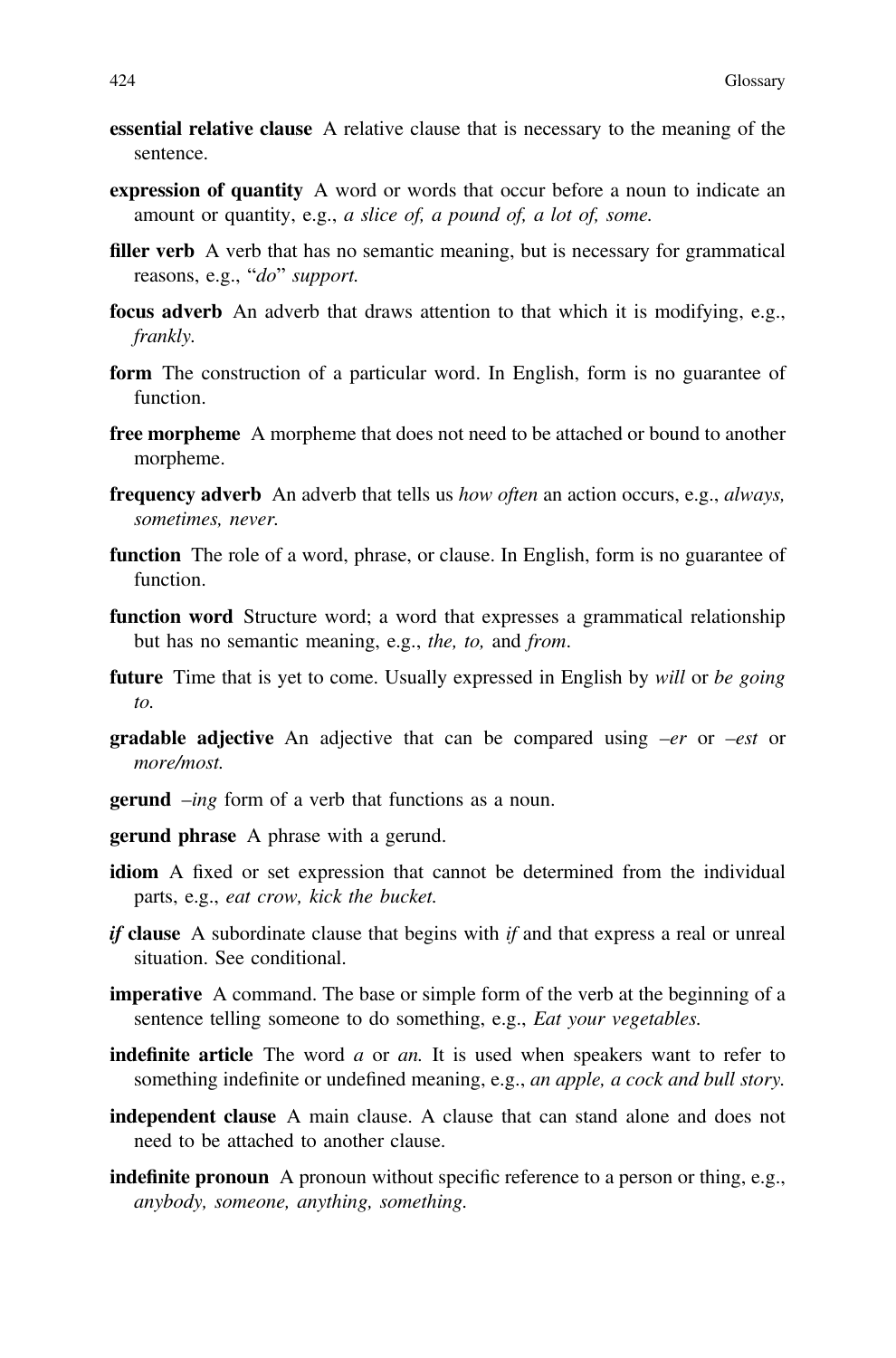- <span id="page-19-0"></span>**indirect object** To whom or for whom something is done, e.g., *Miriam gave the* book to me. The direct object can occur immediately after the verb without to or for, e.g., Miriam gave **me** the book.
- indirect speech Reported speech. A type of sentence that expresses what someone has said or written, but that is not a direct quote.
- **infinitive** A verb form that includes  $to +$  the simple or base form of the verb, e.g., Craig left early to drive home.
- inflection A morphological change in verbs, nouns, adjectives, and adjectives that signals some kind of grammatical information, e.g.,  $book \rightarrow books$  ( $-$ 's shows plural); or walk  $\rightarrow$  ed (–ed shows past tense.) There are only 5 inflectional forms with 8 functions in English, but these cause many difficulties for ESL/EFL learners.
- intransitive verb A verb that does not take an object.
- inversion The process of moving the first auxiliary to the front of a sentence to form a question, e.g., He is walking  $\rightarrow$  Is he walking?
- irregular verb A verb that does not follow the normal inflectional patterns of English for form the simple past and/or past participle.
- lexical A word that has semantic meaning, not just grammatical function.
- linking verb A verb that "links" or joins the subject and complement. Sometimes referred to as a copula verb.
- main clause An independent clause. A clause that can stand alone and does not require another clause. The minimum clause in English consists of a subject + verb, e.g., Babies sleep.
- main verb A verb that has lexical or semantic meaning, not an auxiliary verb. It can be used as the only verb in a sentence.
- major category This consists of the word classes that have lexical or semantic meaning: nouns, verbs, adjectives, and adverbs.
- mass noun A noun that refers to a substance or abstract concept not divisible into countable units, e.g., water, thunder. A mass noun is a non-count noun and cannot be used in the plural or with the indefinite article a/an or a number.
- minor category This consists of the word classes that have grammatical meaning, e.g., prepositions, conjunctions, and pronouns.
- modal/modal auxiliary A special class of auxiliary verbs that convey semantic meaning. A modal occurs with a main verb and modifies the meaning of the main verb by expressing ability, politeness, possibility, necessity, obligation, logical deduction.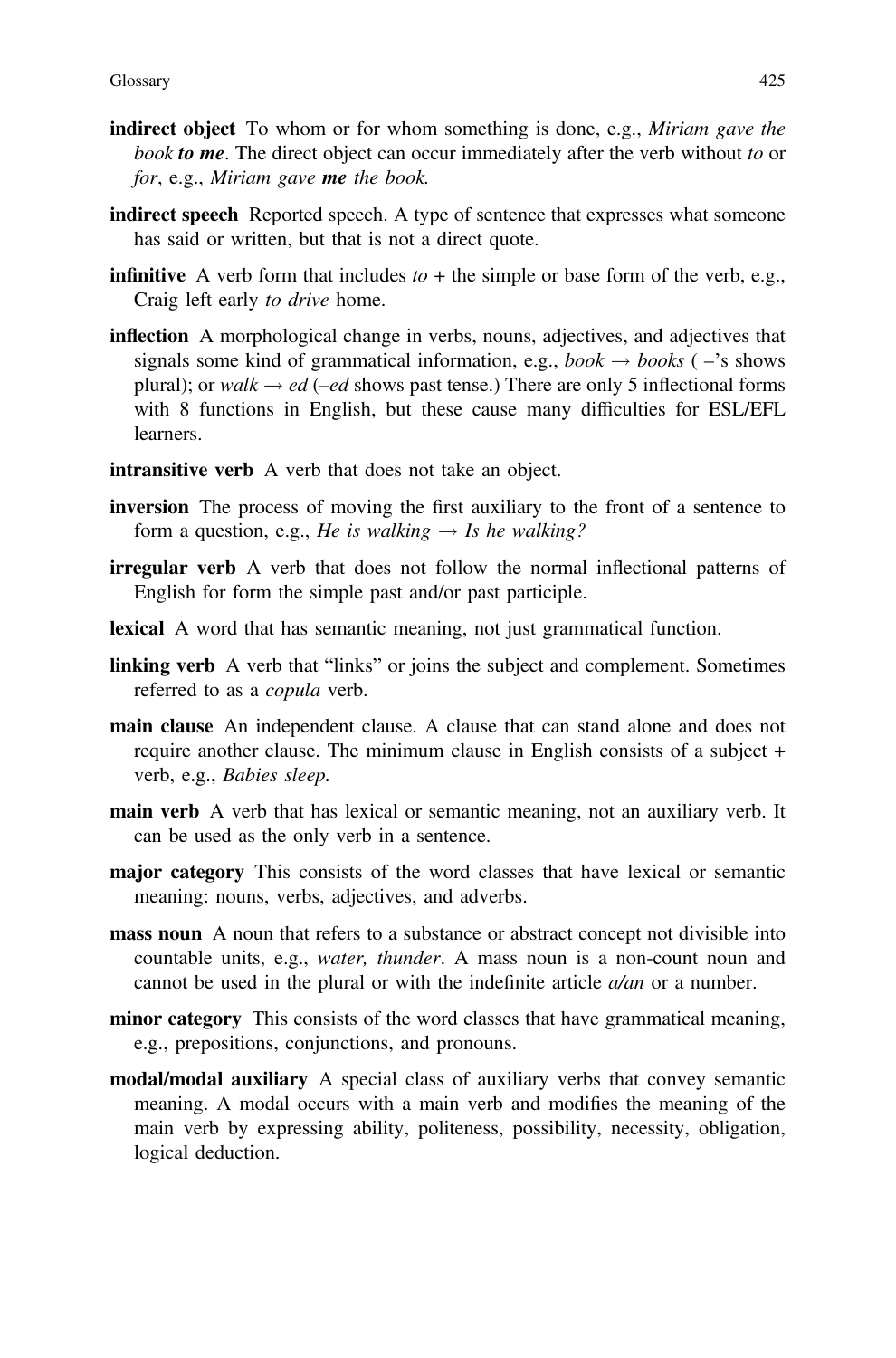- <span id="page-20-0"></span>modify To add to, or specify the meaning of a word. For example, in beautiful house, the adjective *beautiful* modifies the noun, house.
- morpheme The smallest unit of meaning. It is not the same as a syllable. A morpheme can be a single word, e.g., hippopotamus, or it can be a grammatical unit such as the past tense  $-ed$  inflection attached to a regular verb. Affixes are also morphemes, e.g., un– as in unhappy.
- morphology How morphemes are put together to form words (derivational morphology) and how morphemes provide grammatical information (inflectional morphology).
- non-count noun A noun that cannot be counted, e.g., happiness. It cannot be used in the plural or with the indefinite article  $a/an$  or a number.
- nonessential relative clause A relative clause that is not necessary for meaning but that provides extra or additional information about the noun it is modifying.
- nonstandard A form of the language not accepted in general usage, e.g., \*He don't know me.
- noun A word that is generally thought of as referring to people, animals, places, ideas, or things. A noun provides lexical or semantic meaning. It is one of the major word class categories.
- noun clause A subordinate clause that functions in the same way a noun, pronoun, or noun phrase does. Noun clauses begin with that, wh-question word, or whether (or not)/if.
- noun phrase A phrase with a noun or pronoun.
- object A noun, pronoun, or noun phrase that receives the action of the verb. Only transitive verbs take objects.
- open word class A category of lexical or semantic words to which new words are easily added, e.g., nouns. An open word class is a major word class category.
- **participial adjective** An adjective that has an  $-$ *ing* or  $-e$ *d* form.
- **participle** The  $-ing$  or  $-ed$  form of a verb, e.g., I am writing; I have walked.
- particle A preposition or adverb that forms part of a phrasal verb. As part of a phrasal verb, the preposition or adverb loses its meaning and is an integral part of the verb.
- **past participle** The  $-ed$  form used to form perfect tenses and the passive, e.g., have walked (present perfect), have been counted (passive perfect). Sometimes referred to as the –*en* participle to distinguish it from the past tense –*ed* and because many common English participles end in –en, e.g., write, written; eat, eaten.
- part of speech A traditional way of referring to word class.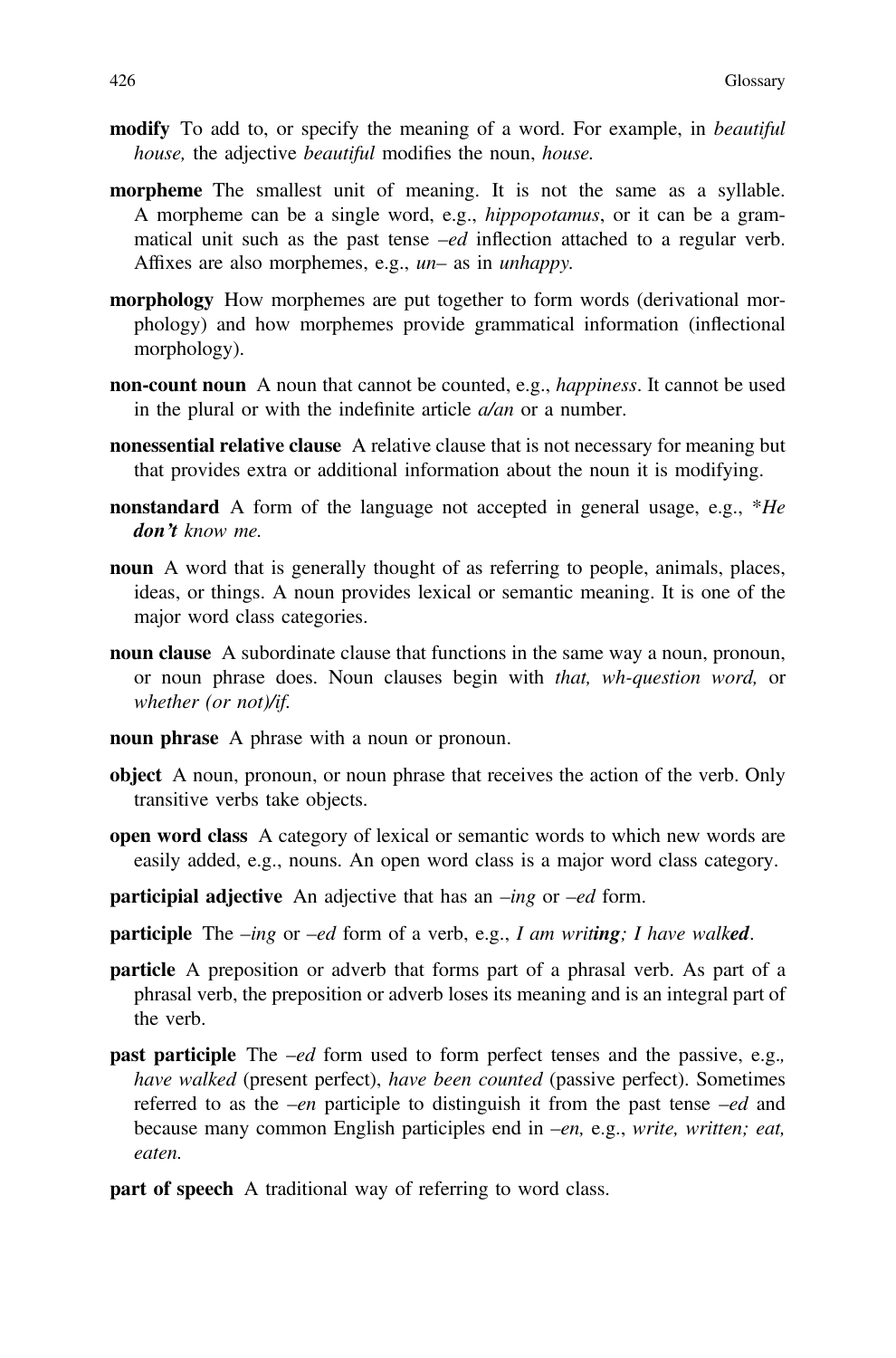- <span id="page-21-0"></span>passive (voice) In a passive sentence, the doer or agent of the action is either unimportant, unknown or the speakers wants to emphasize the original object, e.g., A flying object hit John versus John was hit by flying object. The passive is formed with a form of  $be +$  past participle (+ optional by phrase). Only transitive verbs can be used in the passive.
- past perfect A verb form used to express a relationship between two past events or situations. The past perfect indicates the first of these two. The past perfect is formed with  $had +$  past participle.
- past perfect progressive Similar to the past perfect, the past perfect progressive is a verb form used to express a relationship between two past events or situations. The past perfect progressive emphasizes the ongoing nature of the event or situation, and is formed with  $had + been + present$  present participle.
- past progressive A verb form used to express an ongoing, continuous action or situation in the past. The past progressive is formed with a past form of  $be +$ present participle. Also called the past continuous.
- perfect infinitive Used to show an earlier action than that of the main clause. The perfect infinitive is formed with  $to + have +$  past participle.
- phrasal verb A verb with one or more prepositions/adverbs, called particles, where the verb and preposition/adverb function as a semantic unit. The verb  $+$ particle have a meaning that cannot be determined from looking at the separate parts.
- phrase A group of words that form a grammatical unit or constituent, e.g., noun phrase, verb phrase, adjective phrase.
- place adverb An adverb that answers the question Where?, e.g., Here; There.
- possessive adjective Possessive determiner. Modifies a noun to indicate possession or ownership: *my*, *your*, *our*, *his*, *her.*
- possessive pronoun Indicates possession or ownership and substitutes for a noun phrase, e.g., mine, yours, ours, his, hers, its.
- prefix A morpheme attached to the beginning of a word, e.g., un in unhappy.
- preposition A structure class word, e.g., in, from, to, on. A preposition introduces a prepositional phrase and links the phrase to other words in a sentence.
- prepositional phrase A phrase with a preposition followed by a noun or noun phrase.
- prescriptive grammar An approach to grammar that focuses on the rules for correct and incorrect use of the language. This is traditional grammarians' approach to grammar.
- **present participle** A main verb  $+ -ing$  with any necessary spelling changes, e.g., sitting.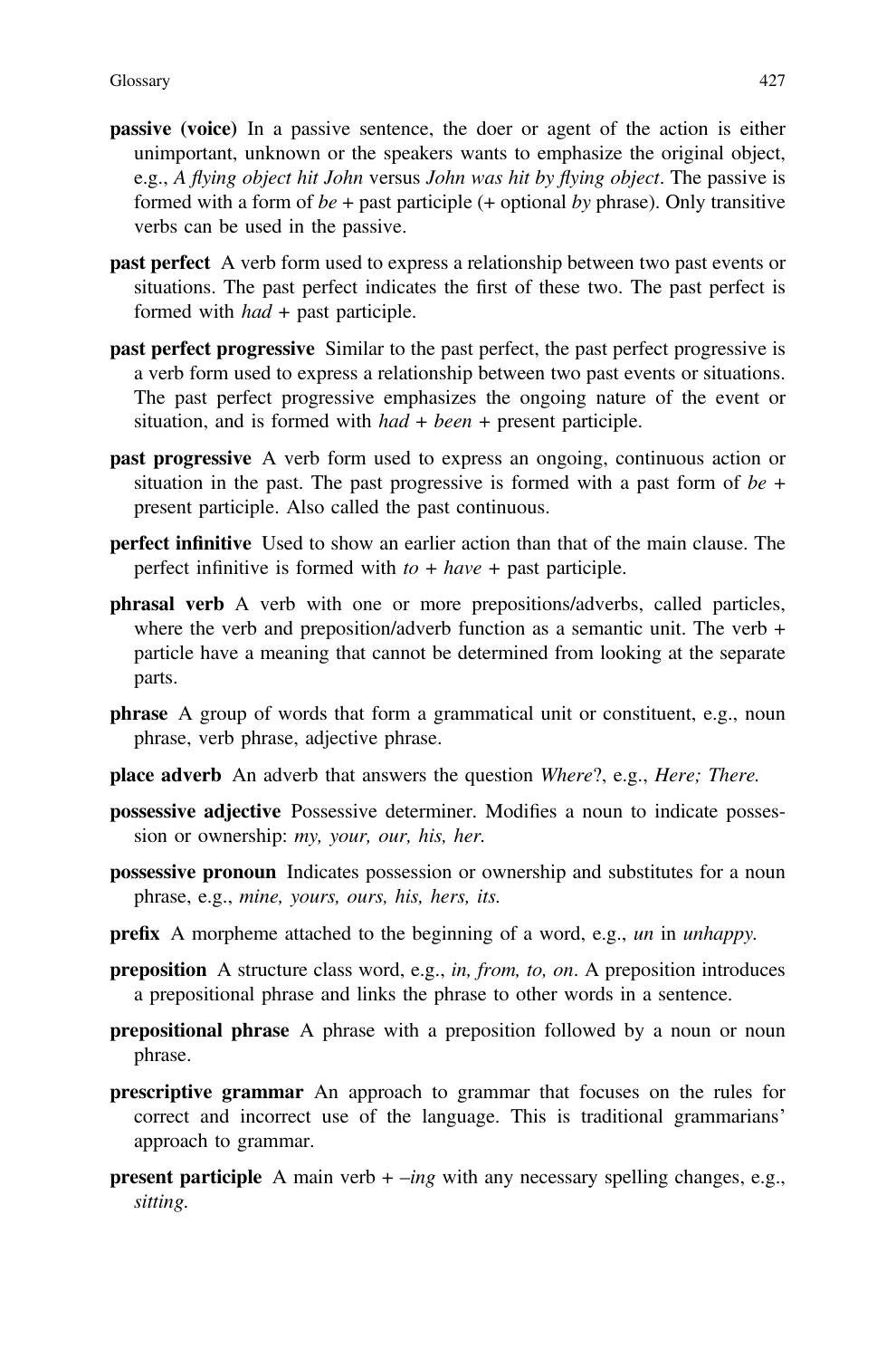- <span id="page-22-0"></span>present progressive A verb form used to express an ongoing, continuous, incomplete action or situation. The present progressive is formed with the present form of  $be +$  present participle. Also called the present continuous.
- present perfect A verb form used to express a relationship between past and present time. It indicates recent past time, indefinite time, and time that began in the past and continues into the present and into the future. It is formed with the present form of have + past participle.
- present perfect progressive Similar to the present perfect, the present perfect progressive is a verb form used to express a relationship between past and present time. The present perfect progressive emphasizes the ongoing nature of the event or situation. The present perfect progressive is formed with a present form of  $have + been + present$  participle.
- primary auxiliary *have, be, or do* used as an auxiliary verb.
- pro-form A word that functions to substitute for something else, e.g., Did you see Jane? Yes, I did. In this example, did substitutes for I saw Jane.
- pronoun A structure word that substitutes for a noun or noun phrase.
- quantifier A word or words that occurs before a noun to indicate a quantity or amount, e.g., *a slice of, a pound of, a lot of, some*. Also called an expression of quantity.
- quoted speech Direct speech; the exact words someone has said or written.
- reduced clause A clause that has been reduced from its full form, e.g., *The woman* who was living next door moved away. $\rightarrow$ The woman living next door moved away.
- redundancy The inclusion of more grammatical information than necessary for meaning, e.g., two teachers or these teachers. The use of two or these already tells us that "teacher" consists of more than one; the use of the plural  $-s$ inflection is redundant.
- reflexive pronoun A pronoun that usually refers back to the subject of the sentence, e.g., She bought herself a new car.
- **regular plural** A noun that forms the plural by adding  $-s$ , with any necessary spelling changes.
- regular verb A verb that forms the simple past by adding  $-e$ d, with any necessary spelling changes.
- **relative adverb** One of the adverbs *where, when,* or *why* used to introduce a relative clause.
- relative clause A clause that modifies the noun or noun phrase it follows. Because a relative clause modifies a noun or noun phrase, it functions as an adjective.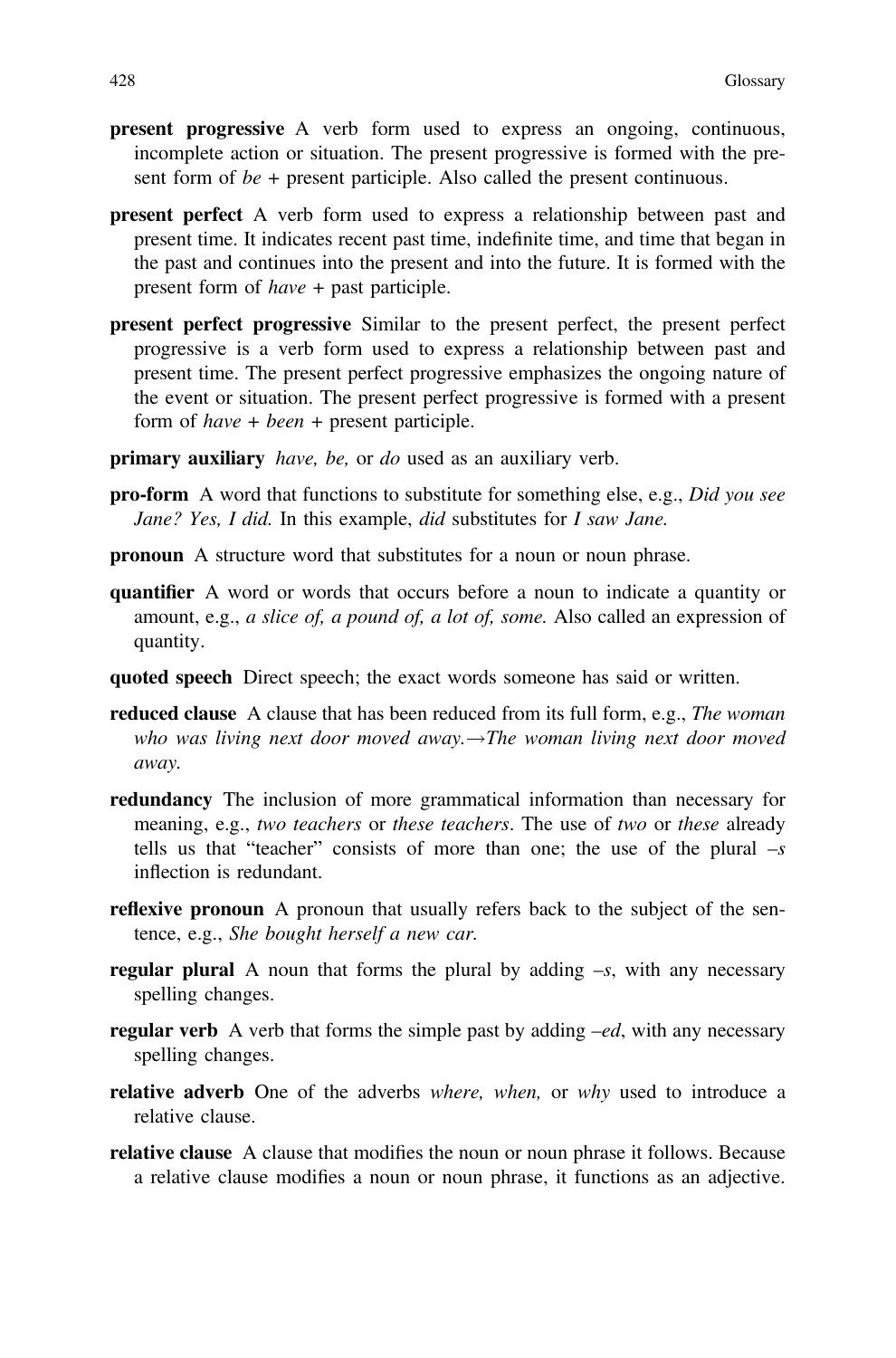<span id="page-23-0"></span>Relative clauses are also known as *adjective clauses*. A relative clause is usually introduced by a relative pronoun.

- relative pronoun A pronoun that introduces a relative clause and that refers back to the noun or noun phrase of the main clause. That, which, who  $(m)$ , and whose are relative pronouns.
- reported speech A type of sentence that expresses the meaning of what someone has said. Reported speech sentences are noun clauses, which may be introduced by that, wh-questions, and whether (or not)/if.
- semantic Having to do with meaning. The major class words, verbs, nouns, adjectives, and adverbs, all have lexical or semantic meaning.
- semi-modal A structure that is related to the modal auxiliaries in terms of meaning and some grammatical properties. Semi-modals consist of more than one word, e.g., have to, be able to.
- simple verb The base form of a verb to which inflections can be attached, e.g.,  $walk \rightarrow walks$ .
- standard The language forms generally accepted by most users in formal and informal contexts; the forms that are found in grammar texts and in foreign/second language texts.
- stative verb A verb that refers to mental states, attitudes, emotions, and conditions. A stative verb is generally not used in the progressive forms.
- stigmatized language A non-standard form of language that is negatively regarded by users of the standard variety.
- structure word Function word; a word that expresses a grammatical relationship but has no semantic meaning, e.g., the, to, and.
- stylebook A reference book providing guidance on punctuation, research paper guidelines, grammatical issues of concern and/or confusion, and so on.
- subject The part of the sentence, usually a noun or noun phrase, that acts as the agent, doer, or experiencer of the verb.
- subject complement A word or phrase following a linking verb such as be and that describes or modifies the subject of this linking verb, e.g., *Jane is tall*.
- subjunctive Used to refer to the use of the simple form of the verb in clauses following certain verbs. Also used in traditional grammar to refer to the form of the verb indicating hypothetical, contrary-to-fact situations.
- subordinate clause A dependent clause that cannot stand alone, but that must occur with a main clause and that is introduced by a subordinator.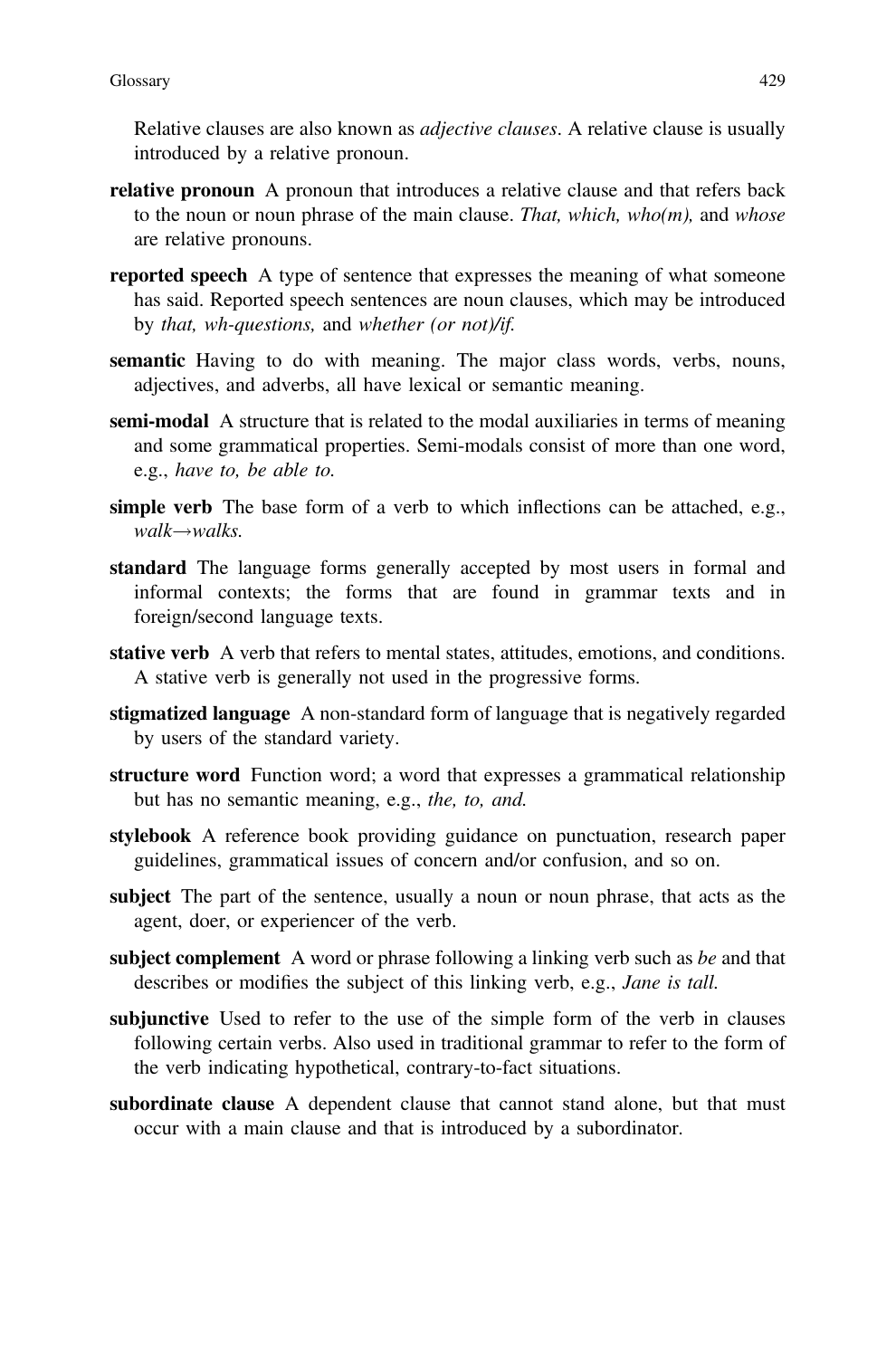- <span id="page-24-0"></span>subordination The linking together of a main clause and another clause so that this clause is subordinate or dependent upon the main clause. The subordinate clause is introduced by a subordinator.
- subordinator A word that subordinates a clause to a main clause. A subordinator introduces a subordinate or dependent clause.
- suffix A bound morpheme that occurs at the end of a word, e.g., *rude* $\rightarrow$ *rudeness.*
- superlative A form of an adjective or adverb that is used to rank a person, thing, or situation in the highest position. Adjectives or adverbs consisting of one syllable or ending in –ly generally add–est. Adjectives or adverbs consisting of two or more syllables generally use most.
- syllable A unit of language consisting of a single sound, that is a single sound without interruption or breaks. The word *man*, for instance, consist of one syllable; the word *woman* of two syllables.
- tense Refers to an inflectional morpheme attached to the verb related to time, e.g., He kicked. $\rightarrow$  past time.
- that-clause A type of noun clause introduced by the complementizer that.
- time adverb An adverb referring to time, e.g., since.
- transition word/phrase A word used to connect one idea to another. A transition word or phrase can continue a line of reasoning (e.g., *furthermore*, *in addition*), show order of ideas or arguments (e.g., *first, finally*), indicate a contrast (e.g., however, on the other hand), and more.
- transitive verb A verb that takes an object.
- verb A semantic class of words that refer to actions, situations, states, attitudes, mental conditions. A verb shows tense by taking the 3rd person singular  $-s$  in the present and the  $-e$ d inflection in the past. In the case of an irregular verb, it may change its form in the past (e.g., brought), or not change at all (e.g., cut).
- verb phrase A phrase containing a main verb.
- verbal A form derived from a verb but having another function, e.g., crying baby. Here crying is a participial adjective.
- verbal phrase A phrase containing a verbal, e.g., *Screaming loudly, the baby woke* us up. Here crying There are three types of verbal phrases: gerund, participial, and infinitive.
- voice Active or passive type sentence construction, e.g., Shakespeare wrote Hamlet (active) versus Hamlet was written by Shakespeare (passive).
- $wh$ -question word A word such as *what, who, when, why* used for questions and to introduce embedded noun clause questions.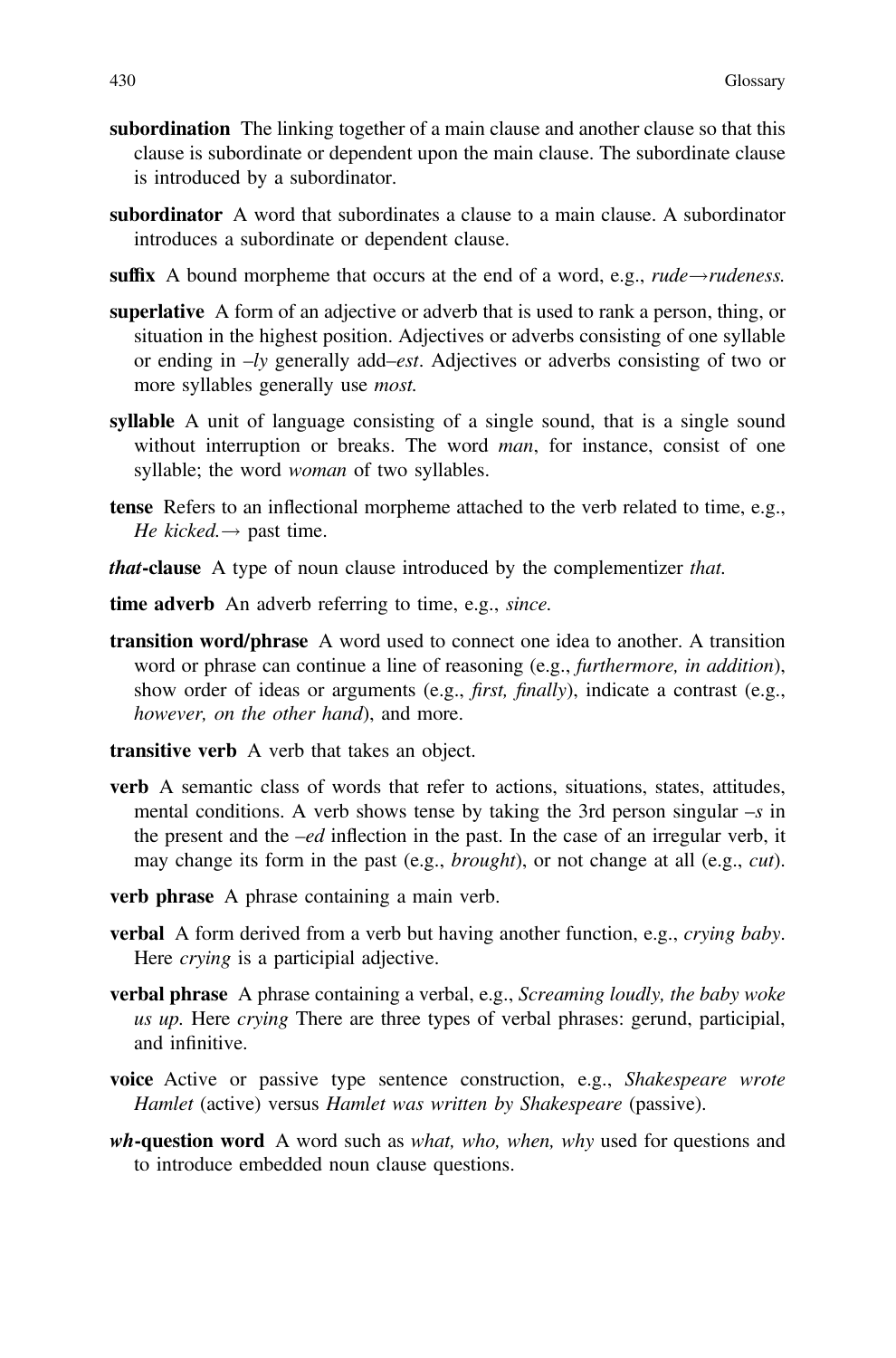<span id="page-25-0"></span>word class A group of words that are classified together on the basis of semantic meaning and/or grammatical function, e.g., nouns, prepositions.

yes/no question A type of question that can be answered with "yes" or "no."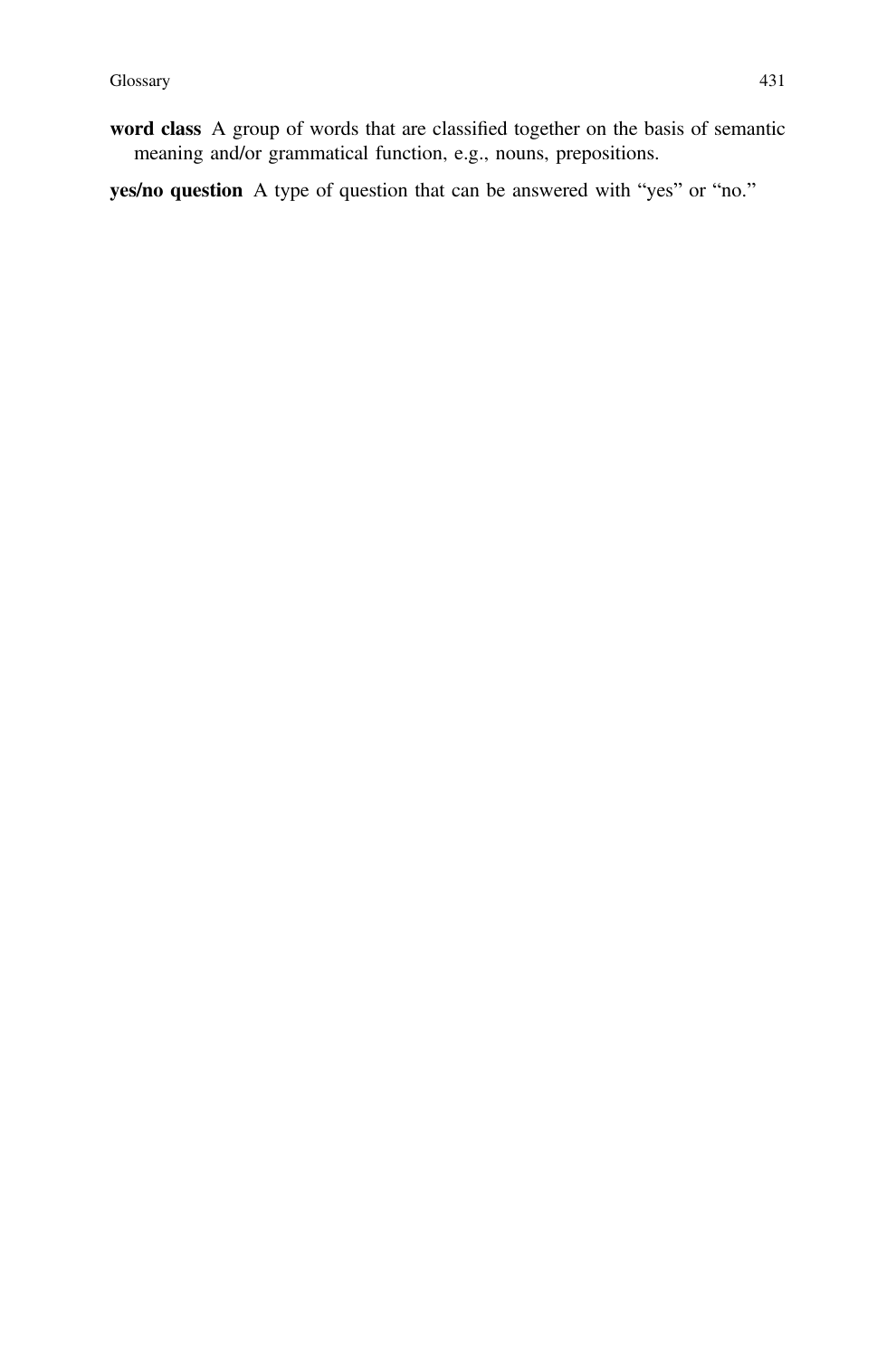## Index

A Ability, 7, 9, 46, 68, 78, 84, 122, 157, 161, 192, 212–218, 233–235, 240, 319, 340 Absolute adjectives, 86 Abstract nouns, 53 Active (voice), 255 vs. passive (voice), 255 Adjective phrases, 247, 266 functions of, 245 Adjectives inflectional clues, 48, 84, 87 morphological clues, 47, 48, 83, 87, 119, 120 nouns functioning as, 93, 94, 112, 113 order of, 91, 92 sentence position, 9, 23, 24, 46, 47, 74, 83, 84, 88, 89, 96, 97, 100, 102, 107, 108, 120, 127, 148, 247, 283, 354, 379, 386, 388, 392 structural clues, 32, 45, 47, 87, 88, 94, 119, 120 Adjective sentence position after stative or linking verb, 88–90, 112, 115, 116 postnominal, 88, 95, 109 prenominal, 88, 89, 95, 109 Adverbial clauses cause, 293, 303 condition, 297 contrast, 291–293 direct opposition, 291, 292 manner, 301 place, 292 purpose, 296, 352 reduced, 303, 304 result, 294, 296, 352 time, 288, 293, 303, 304, 330 unexpected result, 291, 311 Adverbial phrase, functions of, 109, 302, 303

Adverb phrases, 247, 266, 280 Adverbs attitude, 106 compass points, 109 degree, 105, 107 focus, 107, 108 frequency, 102, 103, 113, 167 inflectional clues, 48, 84 -ly, 100, 101 manner, 19, 100, 102 morphological clues, 47, 48, 72, 83, 87, 120 movement, 47, 71, 84 possibility, 106, 218, 219 relative, 327, 328, 334, 336 structural clues, 32, 47, 82, 87, 120 time and place, 32, 102, 104, 105, 360 Advice, 49, 52, 225, 228 Affixes, 35, 37 Articles definite, 7, 57, [423](#page-17-0) indefinite, 58, [424](#page-18-0), [425](#page-19-0)  $as +$ adjective + as, 86, 87 as if, as though, 305 Aspect, 39, 119, 163 Attitude adverb, 107, [422](#page-16-0) Auxiliary verbs, 121–124, 130, 151, 157, 164, 198, 211 primary vs. modal, 211 vs. main verbs, 121, 123

### B

Bare infinitive, 390 Base verb, 175, 199, 349, 387, 390, 391, 392 Basic sentence, 244, 266 be, 120, 123-126, 151-153, 157, 158, 164, 169, 175, 212, 214, 246, 331, [422](#page-16-0), [428,](#page-22-0) [429](#page-23-0) be able to, 214, 240, [429](#page-23-0) be and have auxiliaries vs. do auxiliary, 124, 125

© Springer International Publishing Switzerland 2017 A. DeCapua, Grammar for Teachers, Springer Texts in Education, DOI 10.1007/978-3-319-33916-0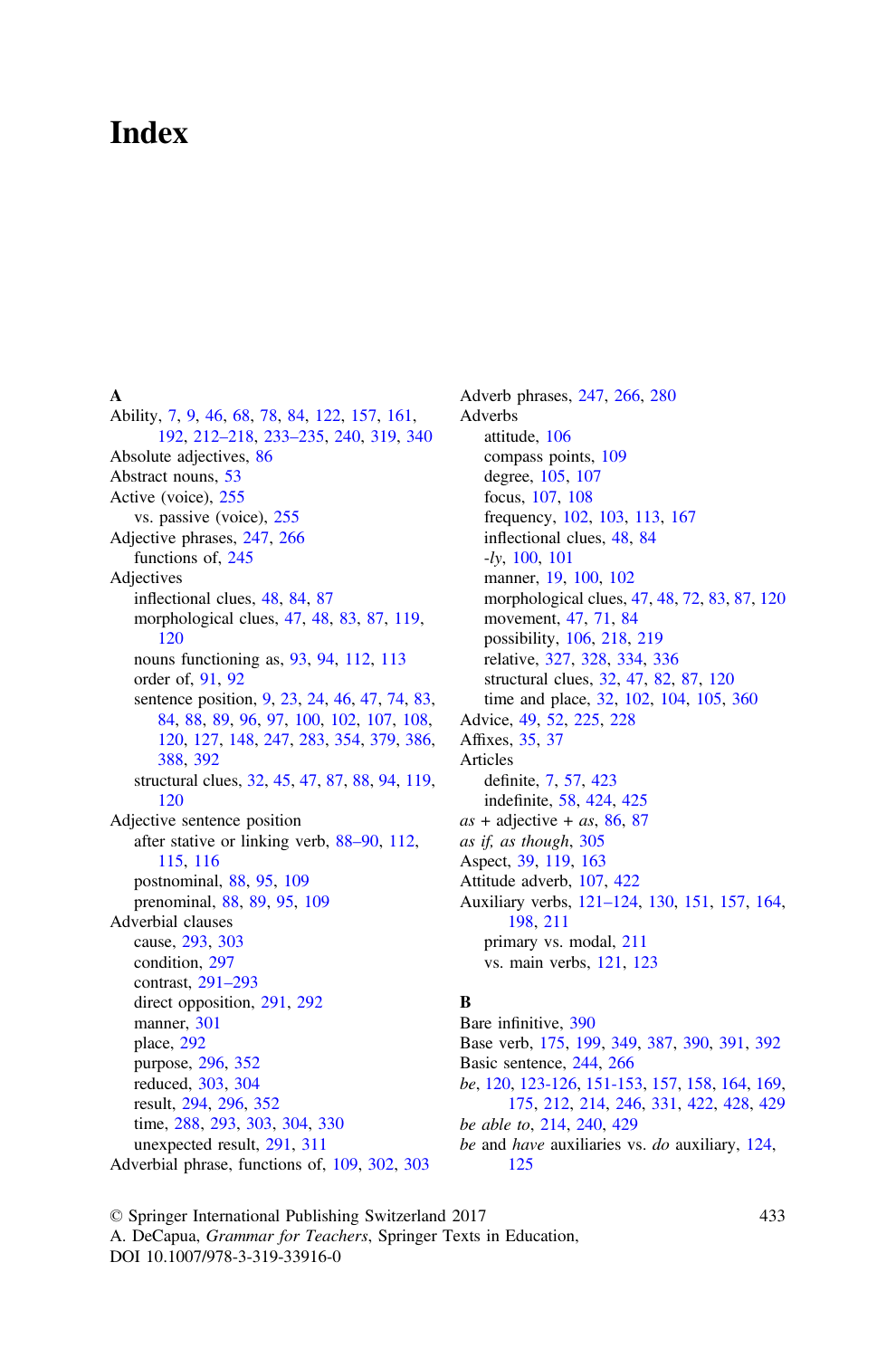Bound morphemes, 39, [422](#page-16-0), [430](#page-24-0) vs. free morphemes, 34, 35

### $\mathbf C$

can, 211, 212-216, 218, 234, 235, 273, 366 Causative verbs, 261, 390, 393 and base verbs, 390 Clause, 99, 104, 106, 109, 176, 197, 231, 232, 245, 279, 280, 287, 326, 339, 352, 357, [422](#page-16-0), [428](#page-22-0) vs. phrases, 279, 280 Closed class, 28 vs. open class, 28 Collective noun, 48, 53, [422](#page-16-0) Commands, 212, 236, 362 Comparative, 37, 84-86, 105, 111, 405, 417, [422](#page-16-0) Complement, 136-139, 146, 148, 151, 245, 251, 262, 267, 286, 317, 345, 349, 353, 374, 377, 386, [422](#page-16-0) object, 345 subject, 345 vs. object, 317 Complex sentence, 32, 279, 286-288, 304, 305, 309, 338, [422](#page-16-0) Compound sentence, 279-282, 286, 305, [422](#page-16-0) Conditional, 230-232, 288, 297, 309, [422](#page-16-0) past unreal, 298, 305 present real, 297, 305 present unreal, 298, 305 without if clause, 299 Conjunctions, 22, 26, 27, 167, 188, 190, 191, [410](#page-7-0), [422](#page-16-0) Conjunctive adverb, see transition words Context, 23-26, 32, 56, 66, 108, 186, 209, 213, 222, 228, 302, 351, 392 Contrary-to-fact, 235, 298, [429](#page-23-0) Coordinators, 28, 279, 280, 282, [422](#page-16-0) could, 211-218, 231, 232, 234, [422](#page-16-0) could and if clauses, 231 Count nouns, 49, 51, 76, 94, 267 Crossover nouns, 49, 55, 56, 74, 75, 76, 417

### D

Definite article the, 57 vs. indefinite, 58 Degree adverb, 105, 107, [423](#page-17-0) Demonstratives, 56, 61-63 adjectives, 73, 244, 352, [410,](#page-7-0) [423](#page-17-0) pronouns, 352, 360, 372, [423](#page-17-0) Dependent clause, see subordinate clause Derivational ending, 39, 81, 84, 87, 120

Derivational morpheme, 35-37, 39, 40, 243 Descriptive grammar, 10, 11, 13, 17, [423](#page-17-0) Determiners, 19, 22, 26-28, 38, 39, 53, 54, 56, 65, 73, 244, 267, [410](#page-7-0) Direct object, 72, 132-135, 159, 160, 346, 374, 388, [423](#page-17-0) vs. indirect object, 133 Direct speech, [423](#page-17-0) vs. reported (indirect) speech, 357-361 Di-transitive verbs, 133-135, [423](#page-17-0) do auxiliary, 124-127, 129, 130, 152, 156, 158, 166, 168, 172, 184, 193, 194, 220, 221, 248-252, 262, 266, 267, 273-276, 417, [418,](#page-13-0) [423](#page-17-0) simple past, 172, 173 simple present, 166, 167

## E

-ed different functions of, 378, 379 pronunciation of, 173, 174 either in substitution, 263, 264 Essential relative clause, 314-316 Expectation, 226-228, 301

### F

Filler verb, 125, 126, 166, [424](#page-18-0) First auxiliary rule, 179, 180, 184, 188, 190, 191, 213, 221, 225, 248-250, 262, 269, 273 negation, 212 wh-questions, 249 yes/no questions, 248 Focus adverb, 107, 108, 117, [424](#page-18-0) Formal sequencing of verb tenses, 359, 360 Formal spoken English, 221 Formal written English, 250, 284, 292, 298, 299, 319, 321, 327, 328, 386 Form and function, 373, 375, 379 Free morphemes, 34, 35 Frequency adverbs, 102, 103, 113, 167, [424](#page-18-0) Function word, 24, [424](#page-18-0) Future, 163, 178-180 Future perfect, 190 Future perfect progressive, 191, 192 Future with will, 179

### G

Gender, 3, 17, 69 Gerund phrases and negation, 139 vs. participial phrases, 377, 381, 382 **Gerunds**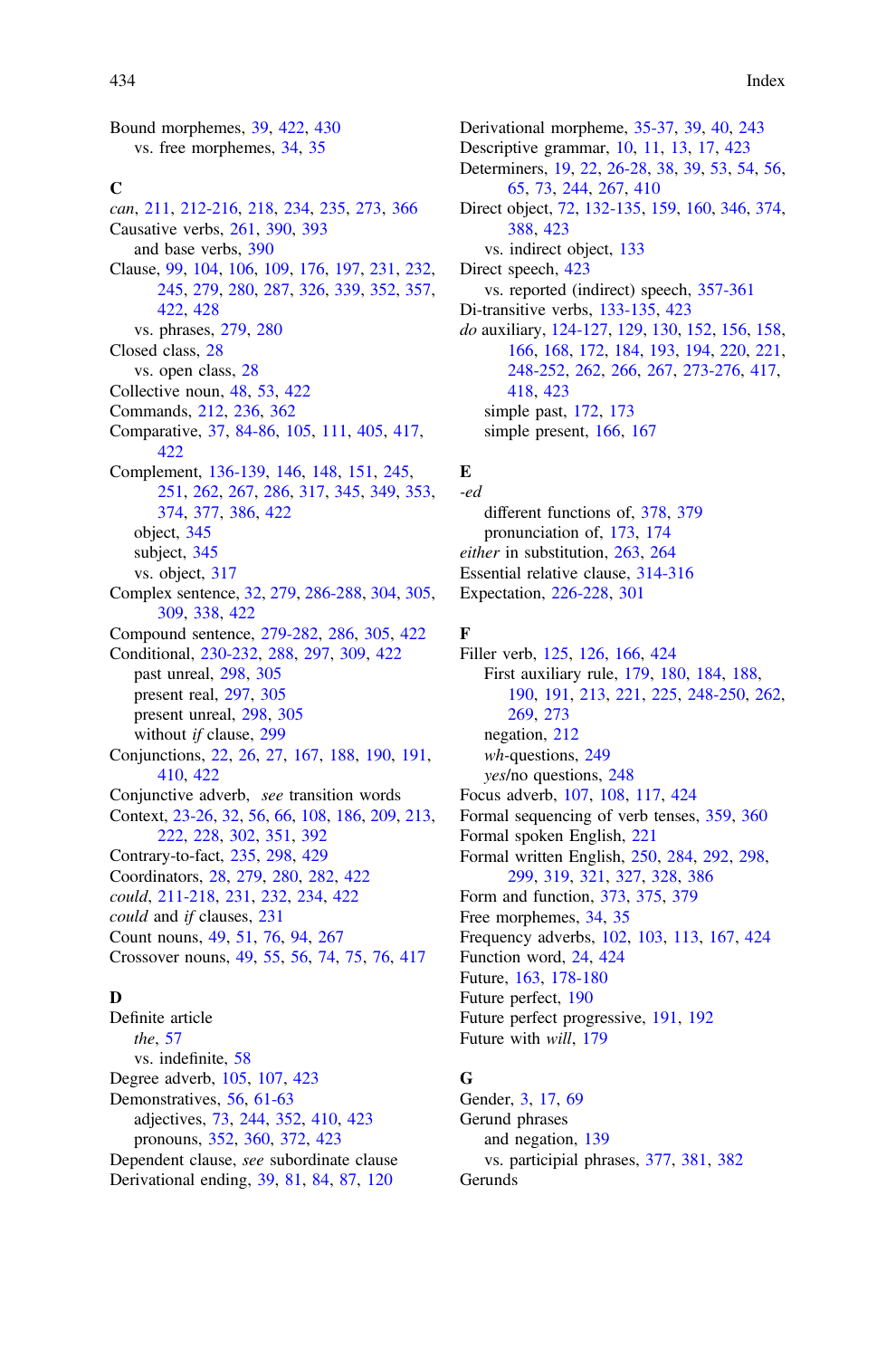#### Index 435

and gerund phrases, different functions of, 379 possessive, 376 vs. participles, 377, 378 get, 261 GLUE, 287, 288, 309 Gradable adjectives, 86, 105 Grammar, 1, 3, 4, 6, 7, 9, 15, 25, 71, 86, 88, 98, 105, 144, 165, 262, [423](#page-17-0) Grammatical, 4-7, 10, 23, 26, 122, 136, 151, 328, 381

### H

had better, 226, 228, 229, 235 have auxiliary, 195, 274 have got to, 220-224, 235 have to, 220-224, 235 Helping verb, see auxiliary verb how, 251-253, 354 Hypercorrection, 11

### I

if clauses if conditional clauses, 299 if noun clauses, 345 Imperatives, 362 inasmuch as, 292, 293, 305 Indefinite article a/an, 22, 51, 57, 58, 59, 75, 77 vs. definite article, 57 Indefinite pronouns, 4, 71, 72 Independent clause, see main clause Indirect object, 133, 134, 160, 346, 347, 358, 388, 389, 392 Indirect speech, see reported speech Infinitive phrases and time reference, 163, 218 patterns of, 386 Infinitives infinitive phrases, functions of, 386, 387 negation, 157, 212, 221 Inflectional morpheme, 38 Inflections, 38, 84, 96, 120, 125, 164, 165, 172, 178 Informal spoken English, 221 Informal written English, 285, 289, 296, 319, 324, 356, 360 -ing different functions of, 373, 378, 383

Intransitive verb vs. intransitive verbs, 136–138, 148, 151, 153, 159, 160 Inversion, in sentences, 249, 254, 263, 273, 299

### J

Jabberwocky, 7, 8, 24, 83

#### L

Lack of ability, 218, 340 Lack of necessity, 220, 221, 223 Language as a blueprint, 9 change, 4, 17 Learner difficulties, 54, 55, 60, 64, 69–71, 86, 95, 99, 103, 108, 128, 134, 141, 150, 168, 169, 171, 173, 175, 182, 187, 193, 214, 216, 219, 222, 226, 233, 255, 260, 266, 282, 285, 288, 290, 292, 295, 300, 304, 321, 333, 348, 355, 364, 376, 385, 392 Lexical class, 27, 29 Linking verbs, 8, 138 Logical deduction, 217, 218, 220, 223, 224, 228, 233 -ly adverbs vs. -ly adjectives, 100, 101

#### M

Main clauses, 281, 283, 286, 287, 295 Main verbs vs. auxiliary verbs, 121–128 Major category, 26, 37 Major word class, 421, [426](#page-20-0) Manner adverbs, 19, 100, 102 Mass noun, [425](#page-19-0) may, 78, 211, 213, 215, 216–218, 234, 235, 391 might, 211, 213, 216–218, 231, 232, 234, 235, 237 Minor category, 26 Minor word class, 26 Mixed time conditions, 299, 300 Modal auxiliaries, 211–213, 233, 235 Modals and related structures, 213, 234, 237, 238 Modifier, 244, 247, 374, 377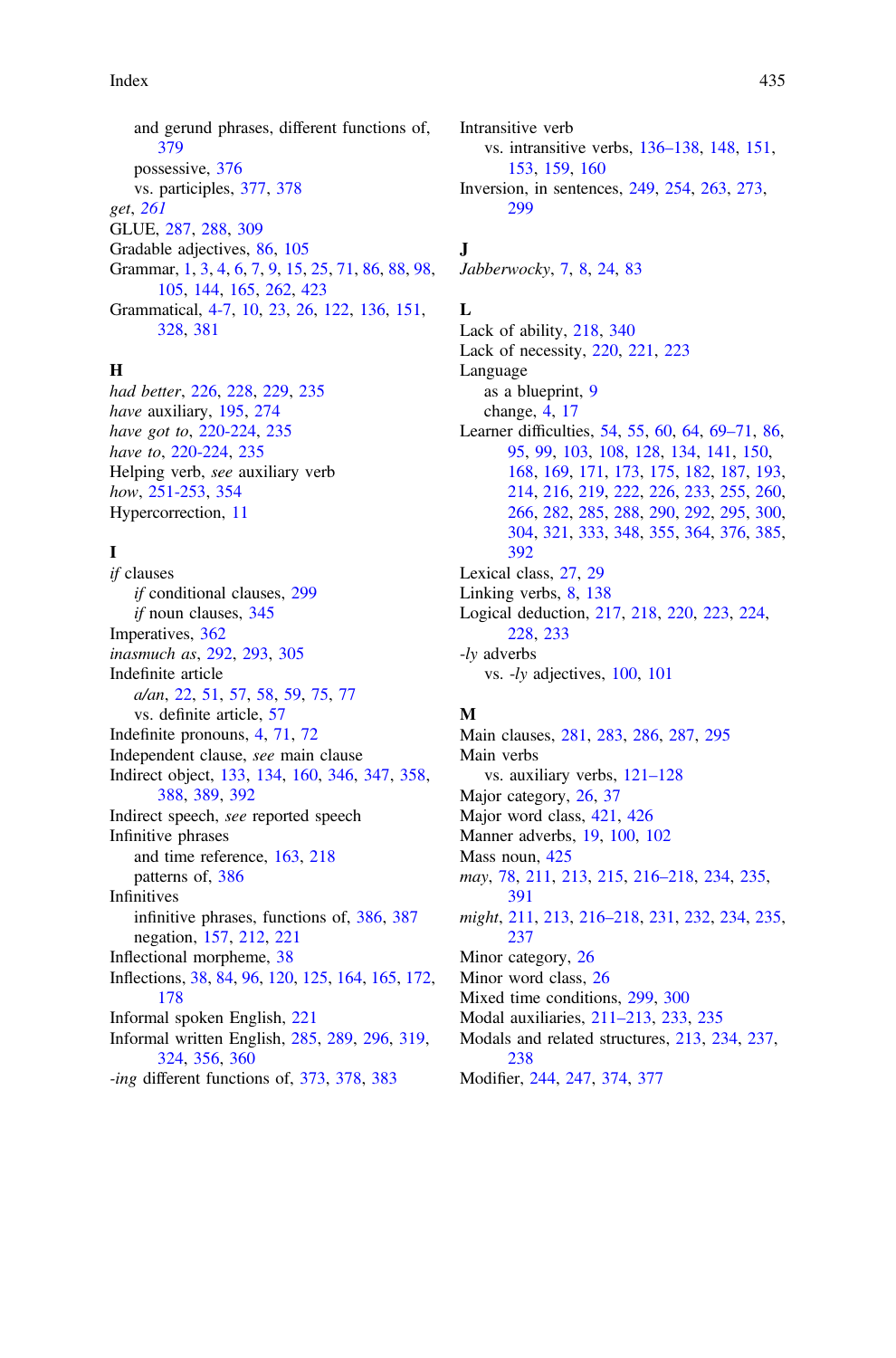more (than), with comparative, 84–86 Morpheme vs. syllable, 26, 33 Morphology, 30, 32, 33, 37 must have + past participle, 184, 228, 234, 257, 258, 298, 384, 385, 387 must not, 219, 223, 235 must not have + past participle, 219, 223 must vs. have to, 221, 223

#### N

Necessity, 220, 222, 224, 233 Negation simple past, 102, 125, 127, 129, 172, 177, 185, 187–189, 191, 208, 231, 248–250, 262, 300, 366 simple present, 125, 127, 158, 166, 167, 170, 172 with auxiliary verb in verb phrase, 121 Negative past possibility, 218 Negative possibility, 218 neither, in substitution, 263, 264, 266 Non-count noun, 51–56, 60, 77 Nonessential relative clauses, 314–316, 321, 334, 335 Nonstandard, 66 not, 345, 354–356, 371, 374 Noun, 45, 52, 65, 265, 287, 317 Noun clauses from statements, 359 patterns of, 243, 268 vs. relative clauses, 279, 353, 368 with embedded wh-questions, 248, 249, 252, 254, 255, 269, 355, 358 with embeddedyes/no questions, 127, 248, 249, 345, 354, 357 with that, 328, 353 Noun phrase functions of, 352, 353 Nouns as modifiers, 65, 244 count, 51, 53, 55, 56, 58, 80, 365 crossover, 49, 55, 56, 75, 76 functioning as adjectives, 82, 93, 94, 112, 113 identification of, 257 inflectional clues, 48, 84, 87 morphological clues, 47, 48, 83, 87, 119, 120 non-count, 49–56, 60, 61, 63, 64, 75, 76, 78–80, 94, 253, 295

plural, 36, 37, 48, 57, 84 structural clues, 32, 45, 47, 81–83, 87, 88, 94, 119, 120 Noun signals, 53, 56, 64

## O

Object complement, 136, 286, 345, 353, 374, 376, 377 direct, 72, 131, 132–135, 160, 346, 374, 388 indirect, 133–135, 160, 346–348, 358, 370, 388, 389, 392 of the preposition, 12, 245, 374 of transitive verb, 131, 132, 160 pronouns, 66, 67, 69, 134 Obligation, 179, 212, 220–222, 366 one, in substitution, 263–265 Open class, 28, 109 ought to, 213, 225, 228, 229 ought to have, 228, 237

### P

Participial, 97 Participial adjectives  $-$ *ing* versus  $-e$ *d*, 98, 111 Participial phrase and negation, 57, 212 and time reference, 163, 218 functions of, 380, 381, 383, 386, 394 passive, 261, 267 sentence position of, 379, 388, 392 vs. gerund phrases, 374, 375, 381, 382, 385, 393 Participle past, 96, 157, 165, 184, 188, 190, 204, 208, 217, 228, 230, 231, 234, 256, 258, 260, 261, 298, 304, 377, 378 present, 96, 139, 140, 157, 164, 168, 169, 175, 183, 191, 192, 198, 203, 204, 212, 234, 303, 304, 331, 377, 387 types of, 377, 378 Particle, 144, 145, 147–150, 152, 194 Parts of speech, 14, 21, 22, 26, 30, 40, 120 Passive (voice) and tense, 256 by-phrase, 256–258, 260, 271 formation of, 257 relative clause, 292, 293 use of, 261 vs. active (voice), 260–261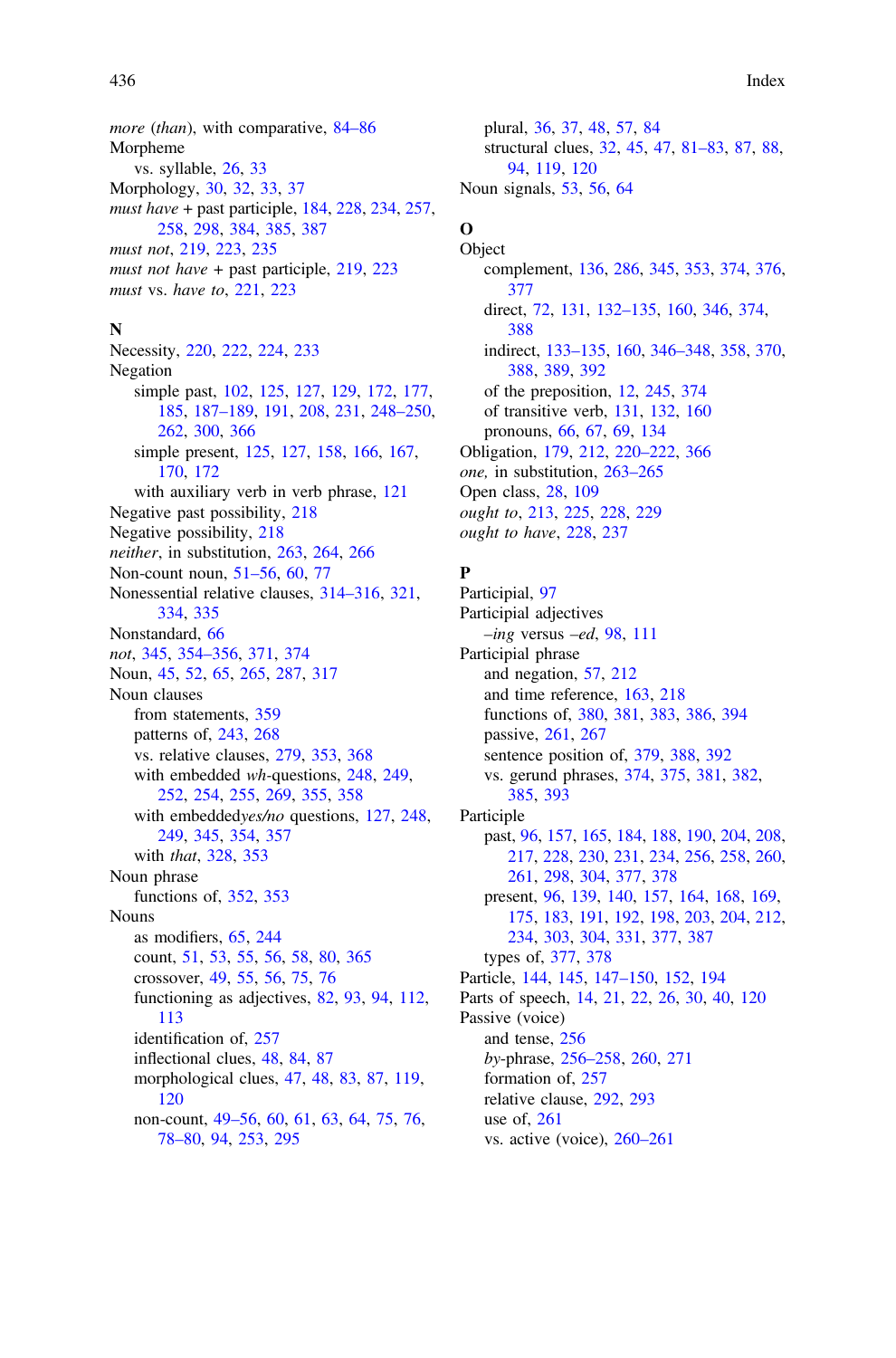#### Index 437

Past participle vs. present participle, 96, 139, 168, 175, 191, 198, 203, 303 Past perfect progressive, 191, 192, 197, 209, 276 vs. simple past, 188, 189 Past tense, pronunciation of, 173, 174 Past unreal clauses, inverted, 299 Past unreal conditions, 298 Patterns of language, 9, 13, 271 Perfect aspect, 165 Permission, 179, 212, 215, 216 Phrasal verbs intransitive and inseparable, 147, 149, 152 testing for, 146, 147 transitive and inseparable, 147, 149, 152 transitive and separable, 147, 149, 150, 152 vs. idioms, 145 vs. verbs + adjective/adverb, 149 Phrases adjective, 247, 266 adverb, 247, 266, 280 gerund, 373–375, 381, 382, 385, 393, 396 infinitive, 373, 386–388, 390, 391, 395, 396 noun, 134, 244, 246 participial, 377, 379–382, 384, 385, 387, 396 prepositional, 245, 246, 273, 392, 395 verb, 245, 260, 268, 304 Place adverb, 102, 104–106, 360 Polite requests, 215, 216, 235, 236 Possessive 's adjectives, 67–69, 73, 80, 244, 245, 267, 268, 360 gerunds, 376 pronouns, 3, 17, 67–69, 71–73, 80, 376 Possessive pronouns vs. possessive adjectives, 68 Possibility, 109, 216–218, 235, 300, 312 Postnominal adjective, 88, 95, 109, 112 Pragmatic knowledge, 108 Prefixes, 35, 36, 39, 421 Prenominal adjective, 88, 89, 95, 112 Preposition, 22, 23, 26, 28-30, 38, 39, 104, 105, 109, 119, 142-145, 245, 282, 315, 319, 328, 392, 409, [422,](#page-16-0) 425-427, [431](#page-25-0) Prepositional phrase, 137, 244, 245, 246, 266, 267, 273, 331, 392, 395, [427](#page-21-0) Prescriptive grammar, 10-13, 17, 177, [427](#page-21-0) Present participle vs. past participle, 96 Present perfect progressive, 191

stable time, 185 variable time, 186 Present progressive for future, 182 Present unreal conditions, 298 Present/future real conditions, 297 Primary auxiliary verbs, 123 Probability, 216, 217, 220, 235, 240 Pro-form, see substitution Progressive aspect verbs not used in, 171 Prohibition, 220, 223, 235, 388 Pronouns Indefinite, 71 object, 66, 67, 73 possessive adjective, 67, 68, 73 possessive pronoun, 67, 68, 73 reference, 17 reflexive, 69, 70, 73 subject, 66, 73 Prototypical word, 46 Pure modals, 211, 213

## $\Omega$

**Quantifiers** count vs. non-count, 49-52 Quantifying phrases, 52 Question formation simple past, 172 simple present, 166, 167 wh-questions, 249 with auxiliary verb in verb phrase, 245, 246 Questions, 248-255 Quoted speech, see direct speech

### R

Reduced adverbial clause, 279, 303-305 Reduced relative clauses passive, 332 Redundancy, in language, 38 Reflexive pronouns, 69, 70 Relative adverbs, 327-329 Relative clauses reduced, 331 vs. noun clauses, 353 Relative pronouns function of, 317 object, 317 omission of, 322, 323 subject, 317 vs. relative adverbs, 328 Reported (indirect) speech vs. direct speech, 359, 360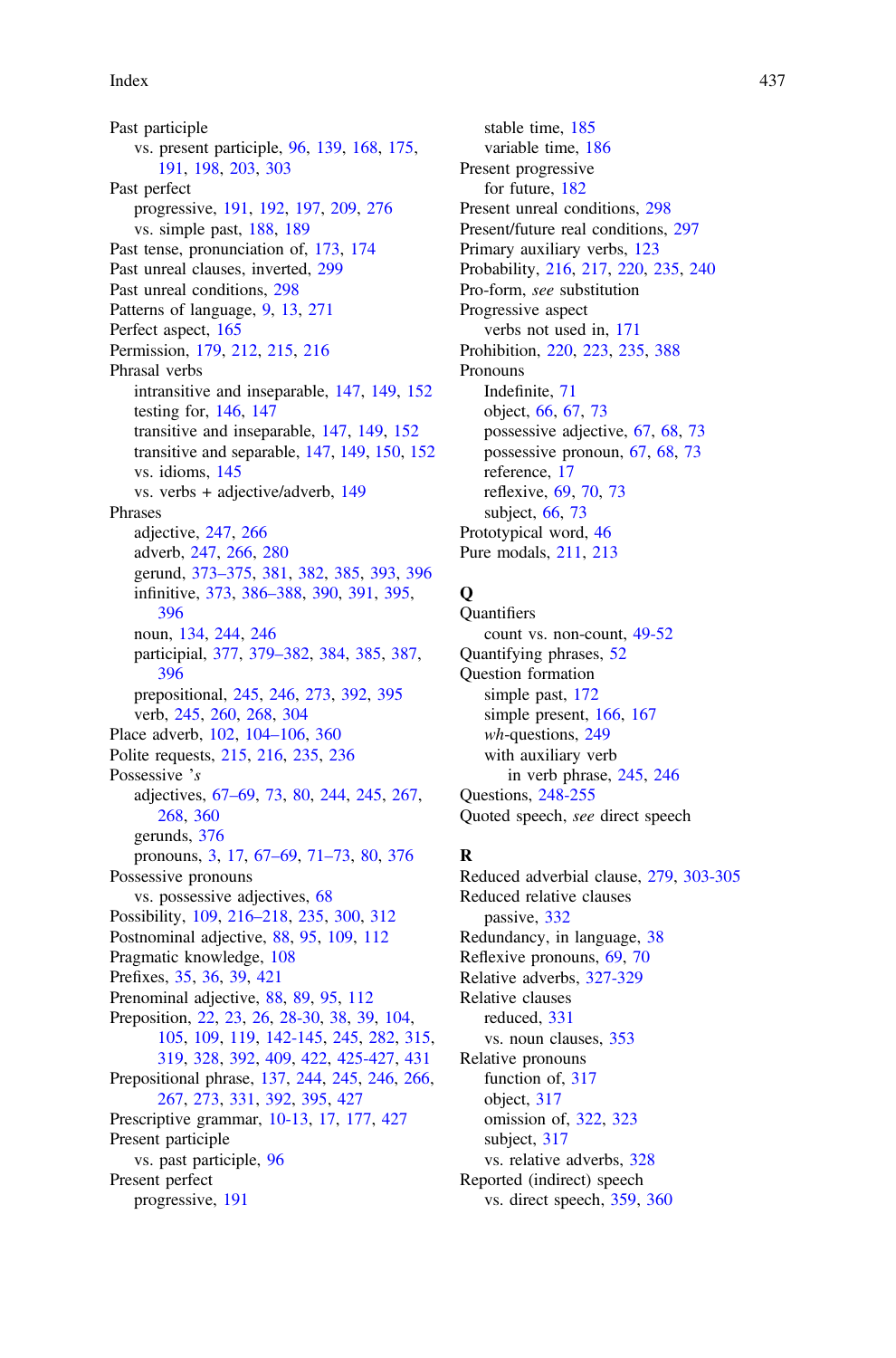word order, 359 Rule-governed, 7, 10, 202

#### S

say versus tell, 358, 366 Semi-modal, 212, 213, 234, 238, [429](#page-23-0) Sentence constituents, 243-247 should, 211-213, 222, 225-229, 234, 235 should have + past participle, 228 Simple past, 102, 125, 172, 174 Simple present, 102, 125, 166, 167 Simple sentence, 280, 286, 305 since vs. for, 185 so, 263, 264, 295 so + adjective or adverb  $(+that)$ , 294 so + quantifier + (noun) (+that),  $294$ so that, 296, 305, 415 Standard American English, 15, 27, 43, 122, 158, 220, 223, 225, 226, 228, 250, 339 Standard language, 6 Stative verbs, 171, 172 Structure class, 21, 26, 56 Structures related to modals, 214 Structure words, 22, 26-30, 53, 54, 56, 64, 81, [422](#page-16-0) Subject, 18, 26, 45, 47, 66, 67, 69, 72, 175, 213, 299, 353 Subject complement, 374, 376, 381 Subject pronouns, 10, 66, 67, 187, 188 Subjunctive, 349, 350, [429](#page-23-0) Subordinate clauses and word order, 287 Subordinate conjunctions, 345 Subordination, [430](#page-24-0) Subordinators, 287–291, 293, 296, 305, 306, 308, 338 Substitution do auxiliary, 262 either, 263 first auxiliary rule, 262 inversion, 263 neither, 263 so, 263  $such + (adjective) + noun + (that), 294$ Suffixes, 39, 83, 84, 120 Suggestion, 225, 228, 229, 235, 241 Superlative, 37, 84–86, 105, 111 Syllable vs. morpheme, 39

#### T

Tense, 163, 256 that different functions of, 352 omission of, in noun clauses, 350

omission of, in relative clauses, 351 That noun clauses and base (simple) verb, 349 the most, with superlative, 85, 105 the vs. a/an, 57, 58 Time adverb, [430](#page-24-0) in verbal phrases, [430](#page-24-0) tense, and aspect, 164 with verbs, 182 to + verb phrases, 179, 386, 387 Transition words position and punctuation, 283, 284 types, 283 Transitive verb vs. intransitive verbs, 160

#### V

Verb, 31, 121, 130–138, 142–150 Verbal constructions, 373–390 Verbal phrase, [430](#page-24-0) Verbals, 373, 384, 386, 393 Verb/gerund variations, 142 Verb phrase, 245–248 Verbs inflectional clues, 48 morphological clues, 48 structural clues, 120 Verb tense future, 178 future perfect, 190 future perfect progressive, 191 future progressive, 191 future with *be going to*, 180 future with will, 179 past perfect, 188 past perfect progressive, 191 past progressive, 191 present perfect, 184 present perfect progressive, 191 present progressive, 168 simple past, 172 simple past and past progressive, 172–177 simple present, 166–172 Very test for participial adjectives, 96 Voice, see active, passive

## W

When adverbial clauses, 251 relative clauses, 251 vs. while, 176 Where adverbial clauses, 251